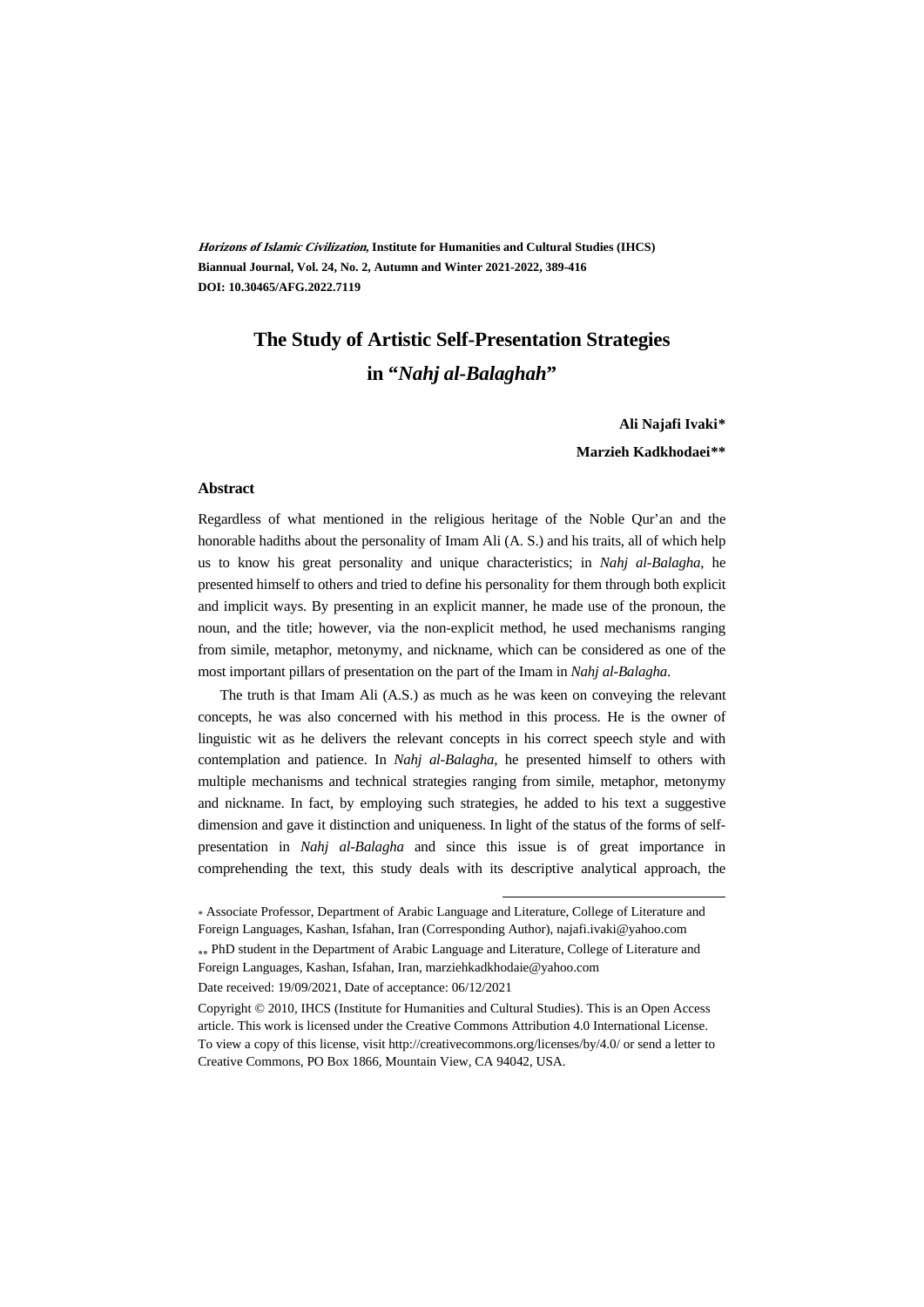mechanisms that the Imam employed in presenting himself and treats the texts that he introduced himself with his tongue to others.

In light of the importance of knowing the Imam through his words and understanding that knowing a person through his words is one of the most accurate ways to reach his personality, this study deals with its descriptive and analytical approach the types of strategies that the speaker employed when he wanted to introduce himself to others in an indirect way in the belief that the Imam is the eloquent who chooses the style. The grammatical and rhetorician appropriate to the context or the place and the situation and puts his words in the situation required by the meaning that he wants and the purpose that leads, so studying the mechanisms used in presenting the soul and clarifying the locations of their employment in *Nahj al-Balagha* and approaching the subject in this book improves understanding of the recipient and helps him to comprehend the text and reveal new linguistic circumstances. To obtain the intended purpose, we treat all the sermons, messages, and wisdom found in *Nahj al-Balagha* from this perspective. The study attempts to answer the two questions:

- 1. How did the Imam (peace be upon him) diversify the mechanisms of selfpresentation?
- 2. Which mechanism affected the psyche of the reader more than the other mechanisms and why?

It is inferred that besides his interest in the direct method of presenting himself, he focused special attention on the indirect method and was particularly aware to benefit from any mechanism in any context, as the context played a pivotal role in choosing the type of mechanism.

Based on all of the above, it can be concluded that Imam Ali (A.S.), although in the process of presenting oneself to others benefited from conscience and explicit knowledge, yet he was not satisfied with both of them. The pillars of presentation on the part of the Imam in *Nahj al-Balagha*, and by employing these strategies, he diversified in his graphic style, increased the vitality and literariness of the text, and kept it away from using the special mechanism.

And the study leads us to conclude that the patterns of the mechanisms employed in the presentation process differ according to the place, the addressee, and the subject, so it becomes acceptable, and perhaps even a given, that the author of the text has mastered the use of mechanisms, not only for verbal decoration, but to endow his style with timeless art and to enjoy a distinct linguistic flair. ; Taking advantage of graphical strategies allowed the speaker to activate the recipient's imagination and strengthen the relationship between the text and the recipients, and to diversify the style of the message he wanted to deliver to the reader, and increase the expressive energy in clarifying the meaning, especially in the embodiment of extractive mental concepts; Benefiting from the studied mechanisms in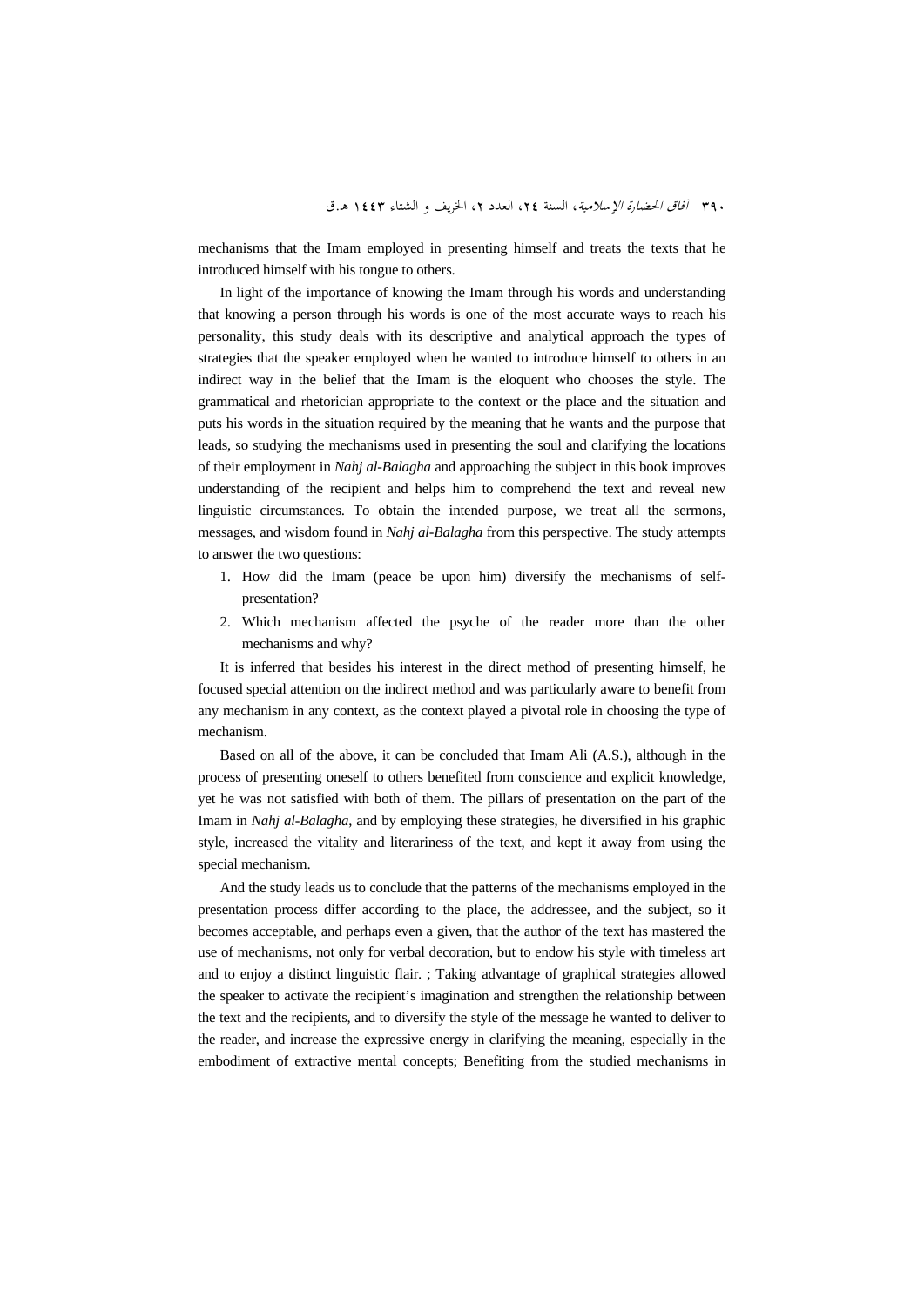*Nahj al-Balaghah* ended in bringing the meanings closer to the awareness of the recipient and increased their clarity and determination.

Close reading and careful standing at the texts that came between the two covers of *Nahj al-Balagha* made it possible for us that the Imam in the presentation process tends to indirect expression, as we do not deviate from the path of truth if we say: employing indirect expression is one of the likely and preferred method of the Imam (A.S.).

Considering the attributes and personalities employed by the Imam for himself in *Nahj al-Balagha*, it can be found that he desires the process of presenting himself in a lot of ways to embody rational and abstract concepts; This trend presents the "similarity" with its two types: the simple analogy and the advanced analogy (metaphor). It is a pivotal mechanism affecting the reader's psyche in presenting oneself, and it has a special effectiveness in accepting the intended meaning and determining it for the recipient.

**Keywods**: Imam Ali (A.S.), *Nahj al-Balagha,* self-presentation, Abstraction, Analogy, Metaphor, Objectivity.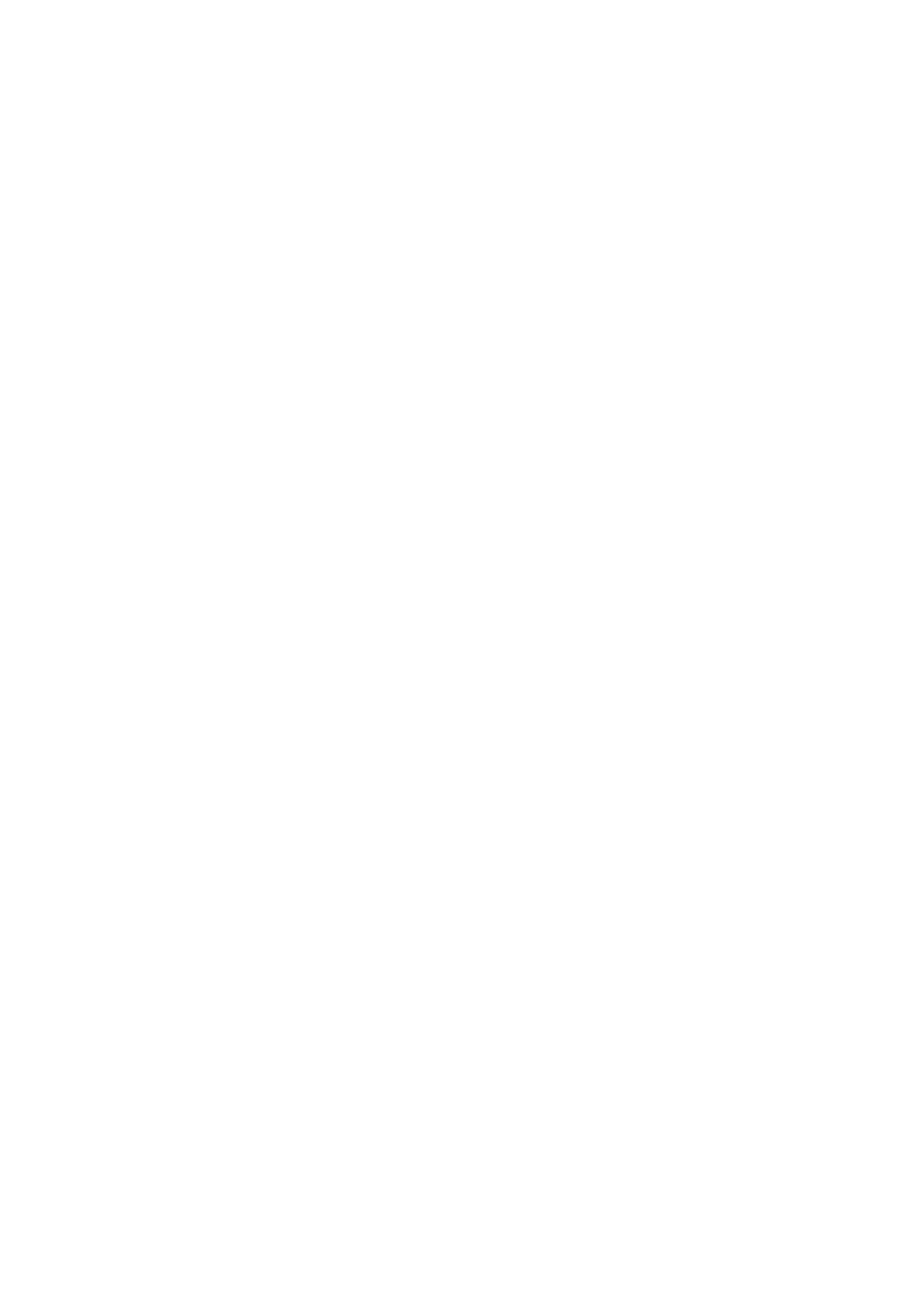آفاق الحضارة الإسلامية، أكاديمية العلوم الإنسانية والدراسات الثقافية بحلة علميّة نصف سنويّة (مقالة علميّة محكّمة)، السنة ٢٤، العدد ٢، الخريف و الشتاء ٤٤٣ هـ.ق، ٣٨٩–٤١٦ مج

**دراسة الآليات الفنية لتقديم النفس في نهج البلاغة**

‡ \* **علي نجفي إيوکي** \*\* **مرضيةکدخدائي**

**الملخص**

الحـق أنّ الإمـام علـي (ع) بقـدر مـا كـان حريصـاً علـى نقـل المفـاهيم المعنيـة كـان  $\overline{a}$ معنيّاً أيضـاً بأسـلوبه في هـذه العمليـة؛ فإنّـه صـاحب الظرافـة اللغويـة حيـث يلقـي المفاهيم المعنية بأسلوبه الكلامي القويم ومع التدبّر والتريّث؛ هذا فإنه مضافاً إلى الأسـلوب الصريح المتراوح بـين الاستفادة من الضـمير واسـم العلـم واللقـب، قـدّم نفسه في نحج البلاغة إلى الآخرين بآليات وإستراتجيات فنيّة متعدّدة أخرى تتراوح<br>. بين التشبيه والاستعارة والكنايـة والگنيـة، وعـبر توظيف هـذه الإسـتراتجيات أضـاف  $\overline{\phantom{a}}$ إلىي نصّـه بعـدأ إيحائيـأ ومنحـه التميّـز والفـرادة. علـى ضـوء مكانـة أشـكال تقـديم النفس في نمج البلاغة وبما أنّ هذه القضية تحظى بأهمية بالغة في استيعاب النصّ، تتعاطى هـذه الدراسة بمهنجهـا الوصـفي التحليلي الآليـات الـتي وظّفهـا الإمـام في نقـديم نفسـه وتعـالج النصـوص الـتي عـرّف نفسـه بلسـانه إلـى الآخرين اعتقـاداً بـأنّ مقاربـة مثـل هـذه الموضـوعات في هـذا الكتــاب ترتقــي فهــم المتلقّــي وتعينـه علـي

.

\*\* طالبة الدکتوراة في قسم اللغة العربية وآداđا،کلية الأدب واللغات الأجنبية، جامعةکاشان، إصفهان، إيران، marziehkadkhodaie@yahoo.com

تاريخ الوصول: ،1400/06/28 تاريخ القبول: 1400/09/15

<sup>\*</sup> أستاذ مشارك في قسم اللغة العربية وآداđا،کلية الأدب واللغات الأجنبية، جامعةکاشان، إصفهان، إيران najafi.ivaki@yahoo.com ،(الكاتب المسؤول)

Copyright © 2018, IHCS (Institute for Humanities and Cultural Studies). This is an Open Access article distributed under the terms of the Creative Commons Attribution 4.0 International, which permits others to download this work, share it with others and Adapt the material for any purpose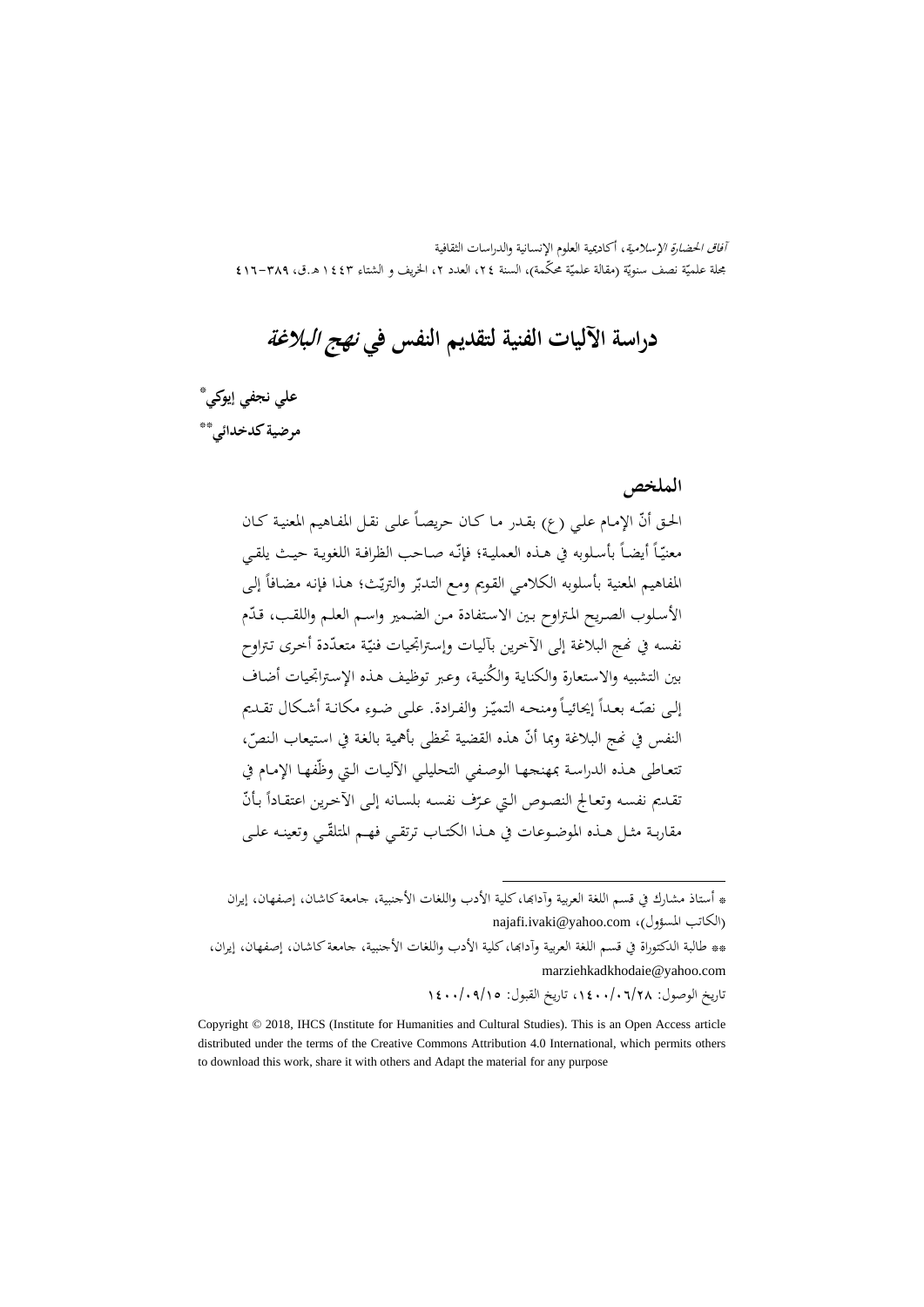٣٩٤ *آفاق الحضارة الإسلامية*، السنة ٢٤، العدد ٢، الخريف و الشتاء ١٤٤٣ هـ.ق

استيعاب النصّ وتساعده على كشف الظرائف اللغوية الجديدة؛ فللحصول على الغـرض المقصـود قمنــا بدراسـة جميـع الخطـب والرســائل والحكــم الموجــودة في نحـج البلاغة من هذا المنظور. من المستنبط أنّ الإمام بجانب اهتمامه بالأسلوب المباشر في تقـديم نفسـه، رڭـز تركيـزأ خاصّـأ علـى الأسـلوب غـير المباشـر وكـان علـى علـم حاص بأن يستفيد من أيّة آلية في أي السياق حيث كان للسياق دور محوري في<br>. اختيار نوع الآلية. **الکلمـــات الرئيســـة:** الإمــام علــي(ع)، Ĕــج البلاغــة، تقــديم الــنفس، الانتــزاع، التشبيه، الاستعارة، التجسيد.

#### **.**1 **المقدمة**

بغضّ النظر عمّا ورد في التراث الديني من القرآن الكريم والأحاديث الشريفة حول شخصيّة الإمـام علـي(ع) وسماتـه – وجميعـه يسـاعدنا علـي معرفـة شخصـية الإمـام (ع) والعثـور علـي خصائصه المتفردة – فإنّه أيضاً قام في نُحج البلاغة بتقديم نفسه إلى الأخرين وحاول أن يعرّف<br>. شخصــيته لهــم بالأســلوبين الصــريح وغــير الصــريح؛ ففــي عمليــة التقــديم بالأســلوب الصــريح استفاد من الضمير واسم العلم واللقب؛ وفي الأسلوب غير الصريح استعان بآليات تـتراوح بـين التشبيه والاستعارة والکناية والکنية حيث يمکن اعتبارهـا مـن أهـم مرتکـزات التقـديم مـن جانـب الإمام في نھج البلاغة.

وعلى ضوء أهميّة معرفة الإمـام مـن خـلال كلماتـه وعلمـاً بـأنّ معرفة الشـخص عـن طريق كلامـه مـن أدقّ الطـرق للوصـول إلـي شخصـيته، تتعـاطي هــذه الدراسـة بمنهجهـا الوصـفي التحليلـي أنمــاط الإســتراتجيات الــتي وظّفهــا المـتكلم حينمــا أراد أن يعـرّف نفســه للآخــرين<br>. بالأسلوب غير المباشر اعتقاداً بأنّ الإمام هو البليغ الذي يختار الأسلوب النحوي والبلاغي المناسـب للسـياق أو المقـام والموقـف ويضـع كلامـه الوضـع الـذي يقتضـيه المعنـى الـذي يريـد والغـرض الـذي يـؤم، لـذلك دراسـة الآليـات المسـتخدمة في تقـديم الـنفس وتبيـين مواقـع توظيفهـا في نمـج البلاغـة ومقاربـة الموضـوع في هـذا الكتــاب ترتقـي فـهـم المتلقّـي وتعينـه علـى اسـتيعاب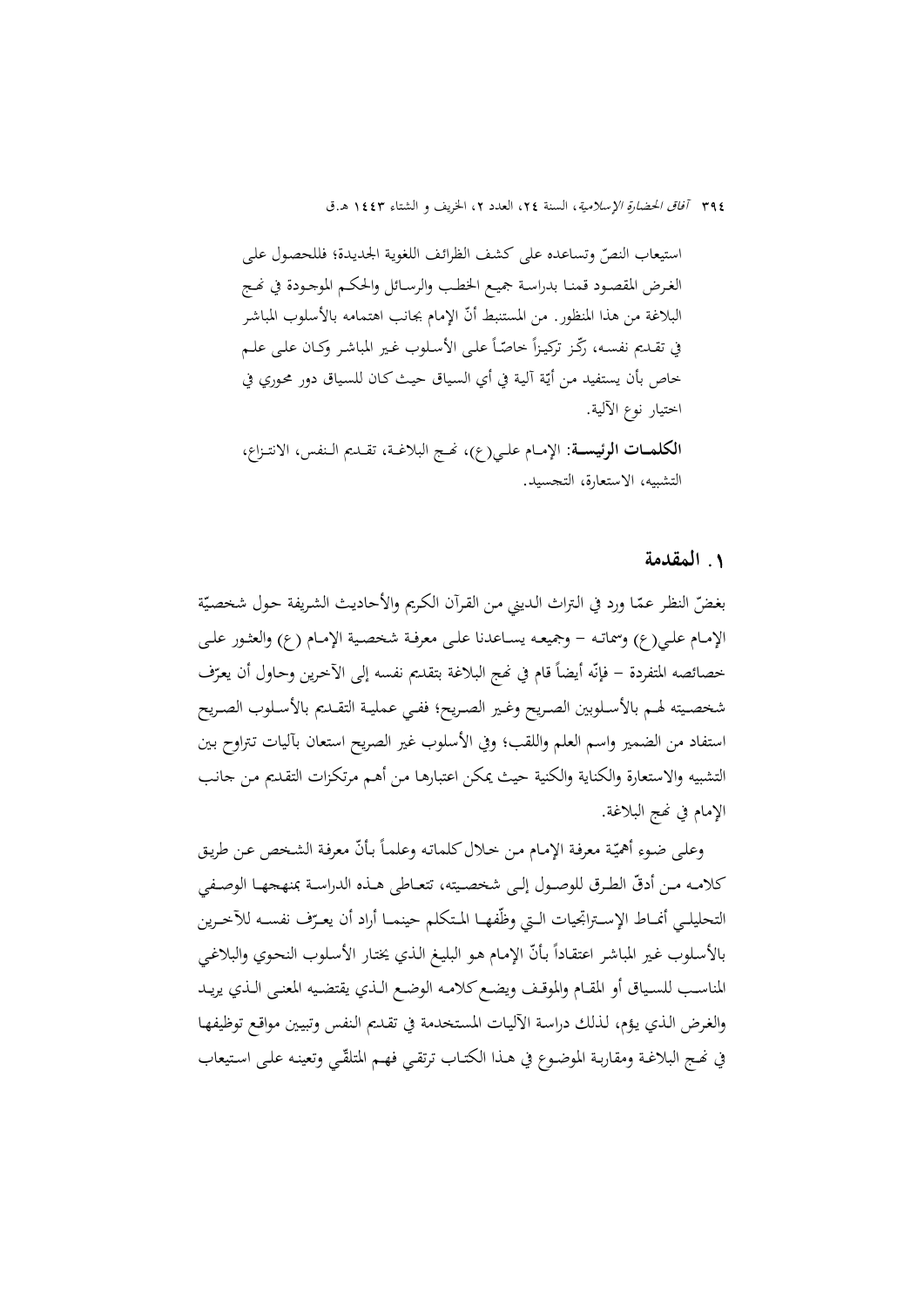النص وتساعده علی کشف الظرائف اللغوية الجديدة؛ فللحصـول علـی الغـرض المقصـود نعـالج ّ جميـع الخطب والرسـائل والحكـم الموجـودة في نحـج البلاغـة مـن هـذا المنظـور. فضـرورة البحـث نكمـن في البعـد الإبـداعي منـه؛ لأنّ هـذا الموضـوع علـى الـرغم مـن أهمّيـة وافـرة مـاكـان منـاط اهتمام الباحثين من هذا المنظور.

# 1**.**1 **أسئلة البحث**

تحاول الدراسة أن تجيب عن السؤالين: – كيف نوّع الإمام علي(ع) في آليات تقديم النفس؟ – أيّة آلية أثّرت على نفسية القارئ أكثر من الآليات الأخرى ولماذا؟

#### 2**.**1 **خلفية البحث**

هناك دراسات تناولت شخصية الإمام علي (ع) منها ما يلي:

-1«جلـوههـايی از شخصـيت امـام علـی (ع) در Ĕـجالبلاغـه= تجليـات شخصـية الإمـام علمي (ع) في نهج البلاغـة» (١٣٧٩) من محمدصـفر جبرييلـي، في هـذه المقالـة أشـار الباحـث إلــی معرفــة الإمــام (ع) بالنســبة إلــیکــلام المعصــومين وإلــی ايمانــه واطاعتــه عــن االله ورســوله وماشابه ذلك. فالدراسة تختصّ بتقديم نماذج دالة علمي إيمان الإمام (ع) فقط، دون أن تشير إلى موضوعات أخرى ودون أن تشير إلى الإستراتجيات التي وظفها صاحب النصّ في تقديمه إلی الآخرين.

-2«امـام علـی(ع) و Ĕـج البلاغـه از نگـاه ريمـون قسـيس شـاعر مسـيحی معاصـر لبنـانی= الإمام علي (ع) وĔج البلاغة من نظرة ريمون قسيس الشاعر المسيحي المعاصر» (1392) لزهرا أفضلي، قامت الباحثة بتحليل أنشودة ريمون قسيس حول الإمام على(ع) وكتابه نهجالبلاغة التي جاءت في ثناياکتاب «علي الفارس الفقيه الحکـيم» وأشـار الشـاعر في قصـيدته إلـی تحديـد شخصية الإمام علی(ع) کالشجاعة والتقوی والعفاف وميزات الأدبية لنهج البلاغة.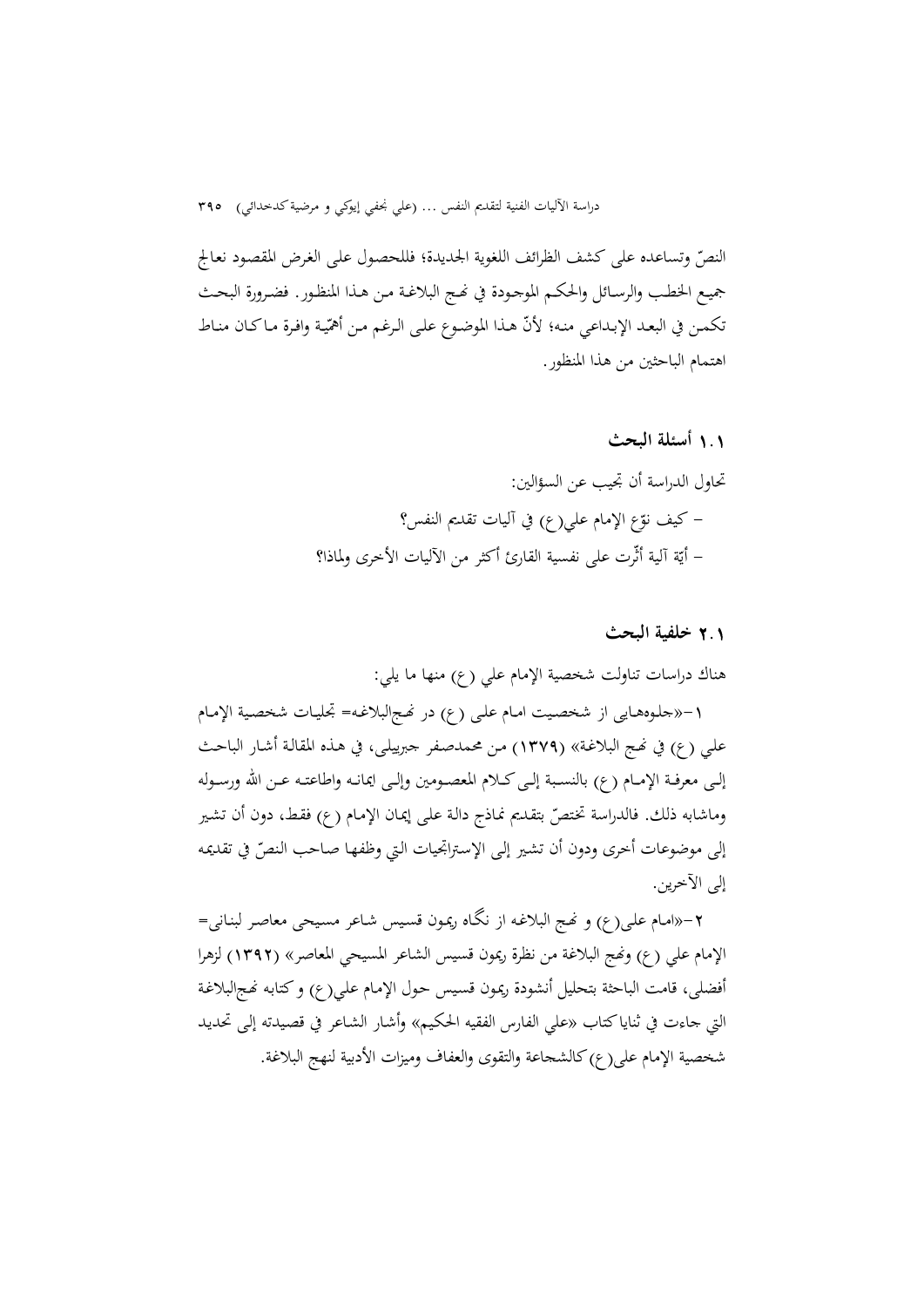٣٩٦ *آفاق الحضارة الإسلامية*، السنة ٢٤، العدد ٢، الخريف و الشتاء ١٤٤٣ هـ.ق

-3«ويژگــیهــای فــردی امــام علــی(ع) در Ĕــجالبلاغــه= صــفات الإمــام (ع) الفرديــة في Ĕـجالبلاغـة» (1398) لزهـراکمـالی وزيبـا طـاهری. تبحـث الباحثتـان في المقالـة المـذکورة عـن ميزات شخصية الإمام(ع) بالتركيز علی ورعه وايمانه وحبّه إلی الشهادة.

-4«ســـيمای امـــام علـــی (ع) در آينـــه Ĕـــج البلاغـــه= الإمـــام علـــي (ع) في مـــرآة Ĕـــج البلاغــة»(د.ت) لعلــي رضــا تاجريــان؛ فالباحــث أحصــی الخصــائص المتميــزة والفريــدة للإمــام استناداً إلى نُمج البلاغة و وصل إلى أنه مظهر العدل، وعـالم بالأسرار، ومظلوم في التـاريخ و... دون أن يتحدث عن الآليات التي وظفت في نقل المفهوم المعني.

-5«شـناخت شخصـيت امـام علـی (ع) بـر مبنـای خودپنـداره ايشـان در Ĕـج البلاغـه= التعرف على شخصية الإمام على (ع) بناءً على مفهومه الذاتي في نهج البلاغة» (١٣٩٩) لأصـغرکريمـی رکـن آبـادي، وعلـي حسـين زاده وياسـر رضـاپور؛ فالدراسـة عالجـت ثلاثـة المحـاور الرئيسة استناداً إلى مفهوم كلام الإمـام في نُحج البلاغـة وهـي تصـور الإمـام عـن نفسـه أمـام الله، تصور الإمام عن نفسه أمام الآخرين، تصور الإمام عن نفسه أمام العالم من حوله.

والملاحظ أنّ في هـذه الدراسات بالرغم من قيمتها وغناهـا مـاكـان موضوع تقـديم النفس من جانب الإمام مناط اهتمام الباحثين؛ وجميع الدراسـات اکتفـت بدراسـة مفهوميـة لشخصـية الإمام وصفاته فقط ولم تشر إلى الأليات الموظفّة في عملية التقديم، ثمّ ما تنوي الدراسة الحالية لـيس الحـديث عـن شخصـية الإمـام وصـفاته، بـل تشـتمل علـی دراسـة النمـاذج الـتي يتحـدث الإمام بلسانه عن نفسه ويسمّى نفسه بألقاب وصفات.

# **آلي تقديم النفس من منظور الإمام علي (ع) ّ .**2 **ات**

المراجعة إلى نهج البلاغة تدعونا إلى الاعتقاد بإنّ الإمام (ع) تحدث عن نفسه وعن أعماله في نُمج البلاغة من غير مرّة وقدّم نفسه إلى الآخرين بالأسلوبين الصريح وغير الصريح حسب مـا يقتضـي السـياق. علـى سـبيل المثـال ولا الحصـر قـد اسـتفاد مـن ضـمير «أنـا» قـائلاً: (… فَعَلَى مَـنْ أَكْـذِبُ أَ عَلَـى اللَّـهِ فَأَنَـا أَوَّلُ مَـنْ آمَـنَ بِـهِ أَمْ عَلَـى نَبِيِّـهِ فَأَنَـا أَوَّلُ مَـنْ صَـدَّقَهُ) َ ِ ب (الخطبة 71) فذکر ضـمير «أنـا» وتکـراره هنـا يفيـد التخصـيص (القـزويني، :2009 71-70)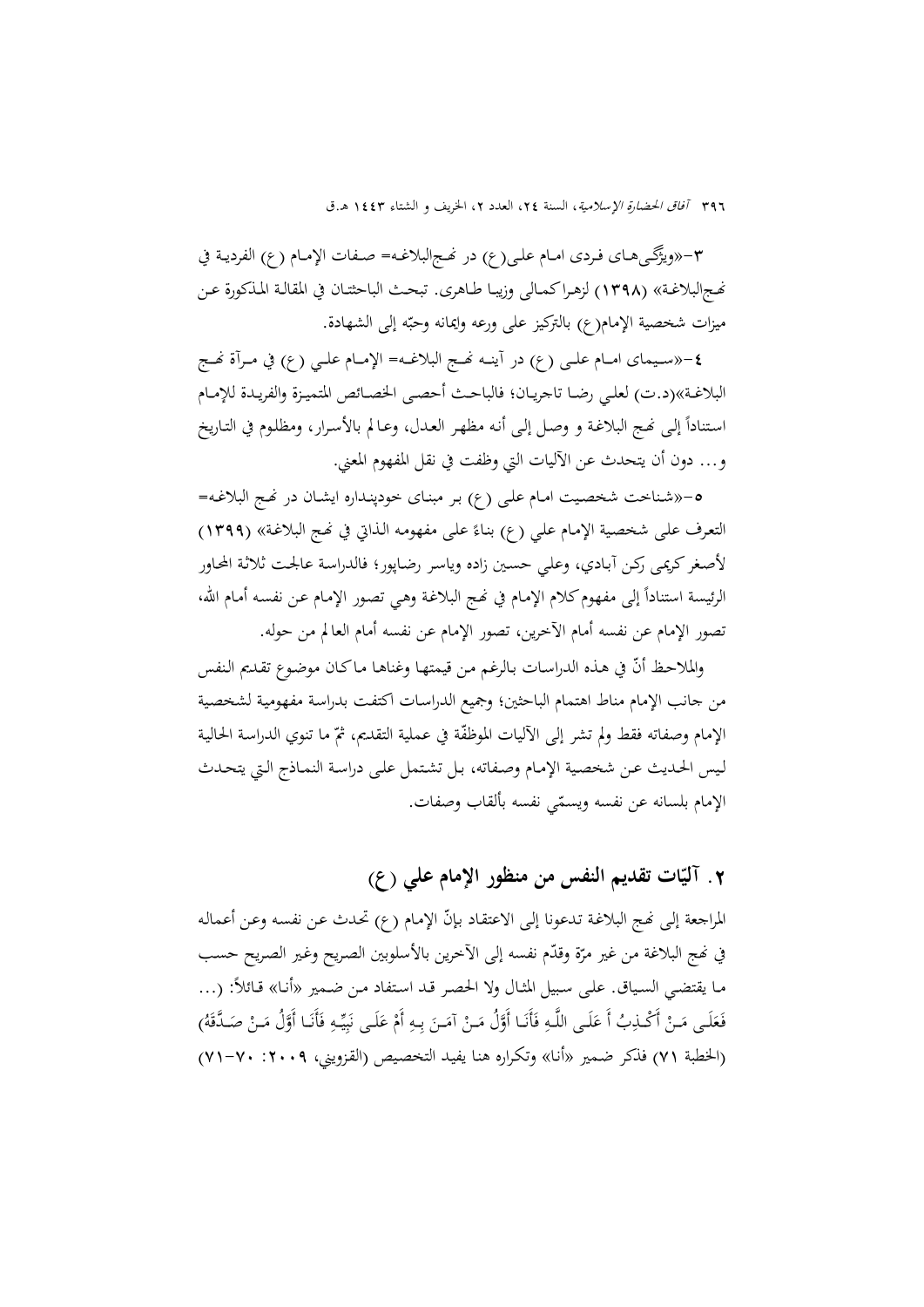حيث أراد صاحب النصّ أن يقول «ماكان اوّل من آمن بالنبيّ وصدّقه إلا أنا» ونفى هذا<br>-العمل من الغير.

وقـد يصـرّح باسمـه متراوحـاً بـين «علـي»، «علـي أمـير المؤمنين» و«علـي بـن أبي طالـب»؛<br>\* على سبيل المثال قال في خطبة ٢٤: «... فَاتَّقُوا اللَّهَ عِبَادَ اللَّهِ وَفِرُّوا إِلَى اللَّهِ مِنَ اللَّهِ وَامْضُوا<br>. ب ِ ا فِي الَّـذِي نَهَجَـهُ لَكُـمْ وَقُومُـوا بِمَـا عَصَـبَهُ بِكُـمْ فَعَلِـيٌّ ضَـامِنٌ لِفَلْحِكُـمْ آجِـلًا إِنْ لَمْ تُمْحُـوهُ  $\frac{1}{2}$  $\ddot{\cdot}$ َ ِ $\ddot{\phantom{0}}$ عَاجِلاً». فالسياق يشهد على أن الإمام أراد أن يقول أنا بوحدي ضامن ... لهذا أتى باسم علي منفرداً. و صرّح باسمه في خطبة ٢٢٤ قائلاً: «… إِنَّ دُنْيَاكُمْ عِنْدِي لَأَهْوَنُ مِنْ وَرَقَةٍ فِي ن َ َ فَمِ جَرَادَةٍ تَقْضَمُهَا مَا لِعَلِيٍّ وَ لِنَعِيمٍ يَفْنَى...»؛ فالمقام لايحتاج إلى الأسماء والألقاب الأخرى؛<br>-ن<br>ا َ ِ ن با<br>ا لأنّ المتكلمّ يريـد أن يقـول كـل مـا يمتلـك الشـخصّ يفنـى ولايبقـى لـه شـىء؛ فهـذه الوحـدة<br>\*\*\* والانفـراد تجسـدت في الاسـم المفـرد. أو فيکتابـه إلـی عثمـان بـن حنيـف الأنصـاري قـال: (...أَ ُ ِــئ ل َْت ُ تم ة ِم الســائ ْ َّ َ <sup>م</sup> ــا ِــن ِه َك ِرع ُْ َــبر َت َ فـ ُ و َع َ ْشــب ُ ت يضــة بِ َ َّ ْ الر َ <sup>م</sup> <sup>ا</sup> ِــن ِه ُ ْشــب َض ع َْ َــتر ُ فـ ْ ُكــل أ ٌّ و ِــي ل ْ ع ِــن ِ م ه َاد ز نبا<br>ن ً<sup>ٍ</sup> ي **ٔ** ِب ب<br>: ي َ َ <u>ِ</u>  $\zeta$ فَيَهْجَعَ قَرَّتْ إِذاَ عَيْنُهُ إِذَا اقْتَدَى بَعْدَ السِّنِينَ الْمُتَطَاوِلَةِ بِالْبَهِيمَةِ الْهَامِلَةِ وَ السَّائِمَةِ الْمَرْعِيَّةِ...) ا<br>ا ن ْ ي ِ با<br>ا ِ.<br>ب  $\ddot{a}$ ت  $\overline{ }$  $\ddot{\phantom{0}}$ ِم<br>ِ  $\ddot{\phantom{0}}$ ي ِ **ز** (الرسالة ٤٥). فالتوضيح أنّ الإمام في عملية تقديم النفس إلى الآخرين استفاد ثلاث مرّات من «علي» وسمّى نفسه بهذا الاسم.

إضــافة إلــى ذلـك أنّ الإمــام في كتابـه إلــى الآخـرين سمّــى نفســه سـبع مــرّات «علــي أمــير<br>. المؤمنين» حيث نقرأه منه في كتابه الأولى «مِنْ عَبْدِ اللَّهِ عَلِيٍّ أَمِيرِ الْمُؤْمِنِينَ إِلَى أَهْلِ الْكُوفَةِ ب َ ِ ن ِ  $\ddot{\epsilon}$ جَبْهَةِ الْأَنْصَارِ وَ سَنَامِ الْعَرَبِ...»، و من كتاب له إلى أهلِ مصر لما ولى عليهمِ الأشتر: «مِنْ ب ن ِ عَبْــدِ اللَّــهِ عَلِــيٍّ أَمِــيرِ الْمُــؤْمِنِينَ إِلَى الْقَــؤمِ الَّــذِينَ غَضِـبُوا لِلَّــهِ حِـينَ عُصِــيَ فِي أَرْضِــهِ وَ ذُهِــبَ ب َ ِ ن ِ ْ ِڶ <u>ّ</u> يِحَقَّهِ...» (الرسالة ٣٨)؛ هذا وإنّه قدّم نفسه مرتين «علي بن ابـي طالب امير المؤمنين» مرّة في<br>. َ وصيته بما يعمل في أمواله كتبها بعد منصرفه من صفين: «هَذَا مَا أَمَرَ بِهِ عَبْدُ اللَّهِ عَلِيُّ بْنُ أَبِي<br>مَسْتَمَرَّضَ ب َ َ طَالِبٍ أَمِيزُ الْمُؤْمِنِينَ فِي مَالِهِ ابْتِغَاءَ وَجْهِ اللَّهِ لِيُولِجَهُ بِهِ الْحُنَّةَ وَ يُعْطِيَهُ بِهِ الْأَمَنَةَ » (الرسالة ٢٤)<br>-ِ ن ِ J ت ؚۣ<br>ؚ ٔ<br>ا ي ؚ<br>ڸ ن:<br>ـ  $\ddot{\phantom{0}}$ ي ِ ن ومـرّة في كتابـه إلى أمرائـه علـى الجـيش «مِـنْ عَبْـلِ اللَّـهِ عَلِـيِّ بْـنِ أَبِي طَالِـبٍ أَمِـيرٍ الْمُـؤْمِنِينَ إِلَى<br>. ب َ ِ ن ِ إ أَصْحَابِ الْمَسَالِحِ...» (الرسالة ٥٠) الملاحظة الأولى هي أنّ المتكلّم يأتي بتعبير «عبد الله» قبل أن يلقّب نفسه بــ«أمير المؤمنين» ليلقي أنه قبل أن يكون أميراً للمؤمنين، عبدٌ لله العظيم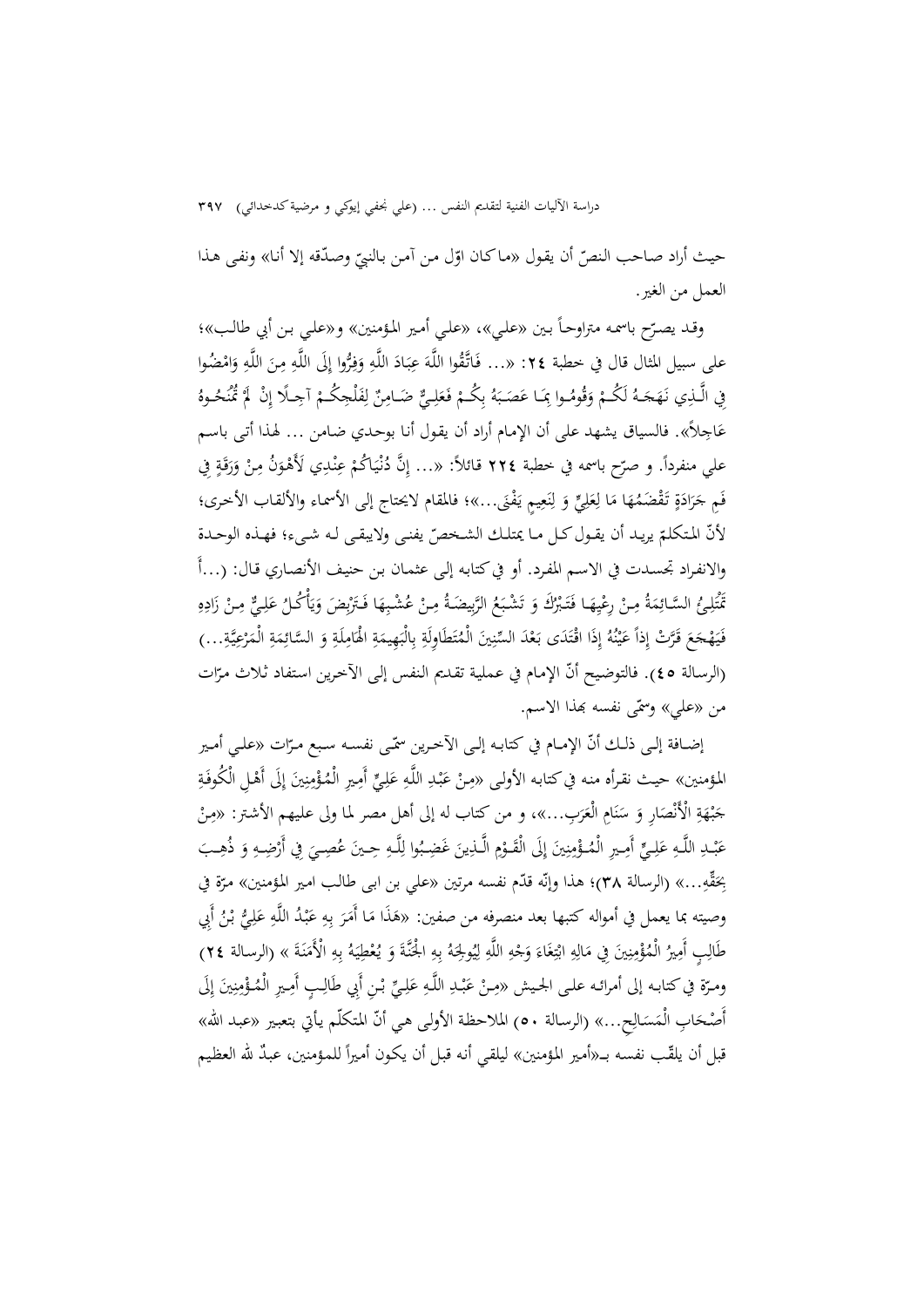٣٩٨ آفاق الحضارة الإسلامية، السنة ٢٤، العدد ٢، الخريف و الشتاء ١٤٤٣ هـ.ق

ويتحاشى بمذا التعبير عن الغرور والتغطرس المحتمل، والملاحظة الثانيّة هي أنّ الإمام أتـى لنفسه ّلأن لقب «أمير المؤمنين» المقام، مقام الأمر مـن الحـاکم إلـی المحکـوم أو مـن الخليفـة إلـی النـاس؛ فنوع العلاقة بين المرسل والمرسل إليه اقتضی توظيف هذا التعبير.

بغضّ النظر عـن الأسـلوب المباشر الـذي استفاد الإمـام(ع) في عمليـة تقـديم الـنفس إلـى الآخرين والأدوات التي استعان بما صراحةً، فإنّه ما اكتفى بما، بل وظّف عدداً لا بأس به من الآليـات والمحسـنات البيانيـة والبديعيـة الـتي تـتراوح بـين التشـبيه والاسـتعارة والکنايـة والکنيـة يمکـن اعتبارهـا مـن أهـم مرتكـزات التقـديم مـن جـانب الإمـام في نحـج البلاغـة. لـذلك تحدف الدراسـة إلى مقاربة هذا الموضوع في نُمج البلاغة وإلى تبيين أنماط الآليات الموظّفة لإيصال المفهوم المراد اعتقاداً بأنّ مثل هذا التحقيق يساعد على استيعاب النصّ.

#### 1**.**2 **تقديم الشخصية بآلية التشبيه**

إنّ التشبيه كأسلوب من الأساليب البيانية ذو فاعلية خاصة لتقريب المعاني إلى إدراك المتلقّـي حيث يزيد المعنى وضوحاً ويكسبه تاكيداً؛ فهو على حد تعبير الخطيب القزويني يدلّ على مشـاركة أمـرٍ لآخـر في معنـى (القـزويني، ٢٠٠٩: ٢٠٩) إنّ هـذا الفـن يخـرج الحفـي إلـى الجـلـيّ<br>. ويدني البعيد من القريب، ويزيد المعاني رفعةً ووضوحاً، ويكسبها جمالاً وفضلاً؛ فالمتكلم إذا أراد إثبات صفة لموصوف مع التوضيح، أو وجه من المبالغة، يعمد إلی شـيء آخـر تکـون هـذه الصـفة واضـحة فيـه ويعقـد بـين الاثنـين مماثلـةً، تجعلهـا وسـيلة لتوضـيح الصـفة أو المبالغـة في إثباتها؛ لهـذاکـان التشبيه أولّ طريقـة تـدلّ عليـه الطبيعـة لبيـان المعنى.(الهـاشمي، ١٣٨٦: ٢٦٤) والتقصّي في نمج البلاغة يدعونا إلى الاعتقاد بأنّ الإمام (ع) وظّف التشبيه في عملية تقديم النفس بكثرة؛ فقد سمّي نفسه عبر هذه التقنية الكلامية مسمّيات تجدر الفحص والدراسة.

# **قطب** 1**.**1**.**2 **الإمام للرحی ٌ**

يشكو الإمام (ع) الّذين غصبوا الخلافة وحرموه منهـا حيث يقول في خطبته الثالثة: «وَاللَّهِ<br>-لَقَدْ تَقَمَّصَهَا فُلَانٌ وَإِنَّهُ لَيَعْلَمُ أَنَّ حََلِّي مِنْهَا حََلُّ الْقُطْبِ مِنَ الرَّحَى يَنْحَدِرُ عَنِّي السَّيْلُ وَلَا ن ِ ٔ. ْ .<br>: اٰ إ َ َ ن يا<br>.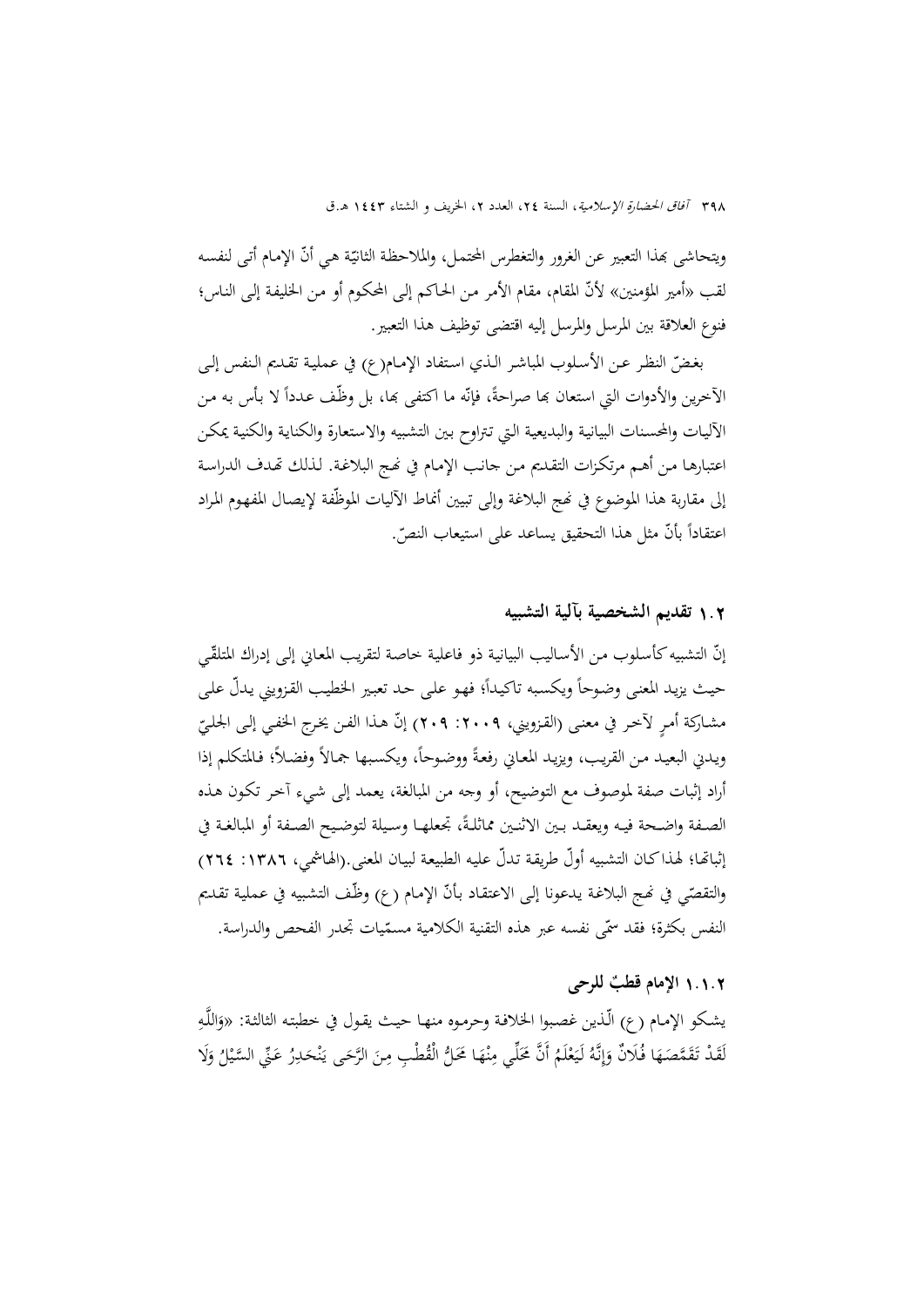يَرْقَى إِلَيَّ الطَّيْرُ»؛ فالتوضيح أنّ فعل «تَقَمَّصَ» يرمز إلى أبيبكر وهو عبارة كنائية للخلافة <u>ّ</u> ب<br>با **ِ** التي تمسك بما؛ لأنّ أبابكر جعل الخلافة جلبابا(سترا) وزينة لنفسه وتمتّع منه (مكارم شيرازي، ١٣٨٣: ٣٢٠/١) فالمتكلم كره وأبى أن يصرّح باسم الشخص المعني في النصّ ووظّف اسم «الفلان» الكنائي الذي يكنّـى به عن العلم العاقل المذكر. هذا والإمام(ع) كـان عامـداً في نوظيـف هــذا التعبـير لأنــه أراد أن يلقــي أنّ أبــابكر لـيس لــه أيّ وعــى وعلــم لتنظـيم شـئون الحكومة ولا فائدة في خلافته ولايستحق لهذا المنصب فإنّه زيّن نفسه بالخلافة فقط؛ كما أنّ القميص يزين الأشخاص وإن كـان لهم عيوب كثيرة؛ إذاً لهـذا التعبير دور إيحـائي لنقـل المعـاني الضمنية. هذا وإنّ المفهوم جاء مؤكداً بالقسم واللام وقد، حيث جعل الكلام الخبري إنكارياً (التفتـازاني، ١٤١٦: ٣٥) وهـذا خير دليل علمي أنّ المتكلم رأى شيئاً مـن إمـارات الإنكـار في المخاطب ووصل إلی أنّه أغمض عينيه عن الحقيقة وأخذ ينکرها.

وكما يبدو من النصّ فالعلاقة بين الإمام(ع) والخلافة مبنية على التشابه بكلماته المحورية (المتكلم/ الخلافـة/ القطـب/ الرحى)؛ فصـاحب النصّ شبّه نفسـه بالقطب والخلافـة بـالرحى، وهـذا التشبيه يحتجّ علمى استحقاقه للخلافـة؛ لأن خلافته في المحتمـع بعـد وفـاة النبي(ص) أمر ضروري مثل ضرورة وجود القطب للرحي، يعني كما يدير القطب الرحي تدير الخليفة المجتمع أيضـا، فمكانـة الخليفـة في إدارة المجتمـع منزلـة القطـب في تحـرّک الرحـی. أي يحتـل الحـاکـم دوراً أساسـياً في شـئون المحتمـع وعلـي النــاس أن يبـايعوا عــادلا عالمــا ليســوق الـبلاد إلـي المسـتقبل المشرق كما يقول الإمام(ع) في خطبة أخرى «إِنَّمَا أَنَا قُطْبُ الرَّحَى تَدُورُ عَلَيَّ وَأَنَا بِمَكَانِي» ِ َ َ (الخطبـة 119) فالإمـام قطـب الرحـی في معرفـة الإسـلام وفي إدارة المملکـة الإسـلامية وتـدبيرها بالحكمـة ومصـلحة الإسـلام والمسلمين، إذاً تحتـاج الحكومـة بحـاكم عـادل عـالم واع لأمورهـا المختلفة لکی يحفظ نظامها، وعدم حضور الخليفة المحقة يؤدي المجتمع إلی حافة المشاکل کما لا جدوی للرحی دون القطب.

 $\overline{a}$ ومـا يهمنـا مـن الفقـرة الســابقة هـو أنّ الإمـام انتـزع مـن نفسـه قطبـاً للرحـى ومحـوراً رئيسـاً للخلافة والدعامة للبناية الإسلامية حيث قرّر لو لم يكن هو الخليفة، فلا أساس للخلافة كما أنّه لا معنى للرحى دون القطب. فـالمتكلّم تجسّد هـذا المفهوم العقلي ونقله إلى المتلقي عـبر ن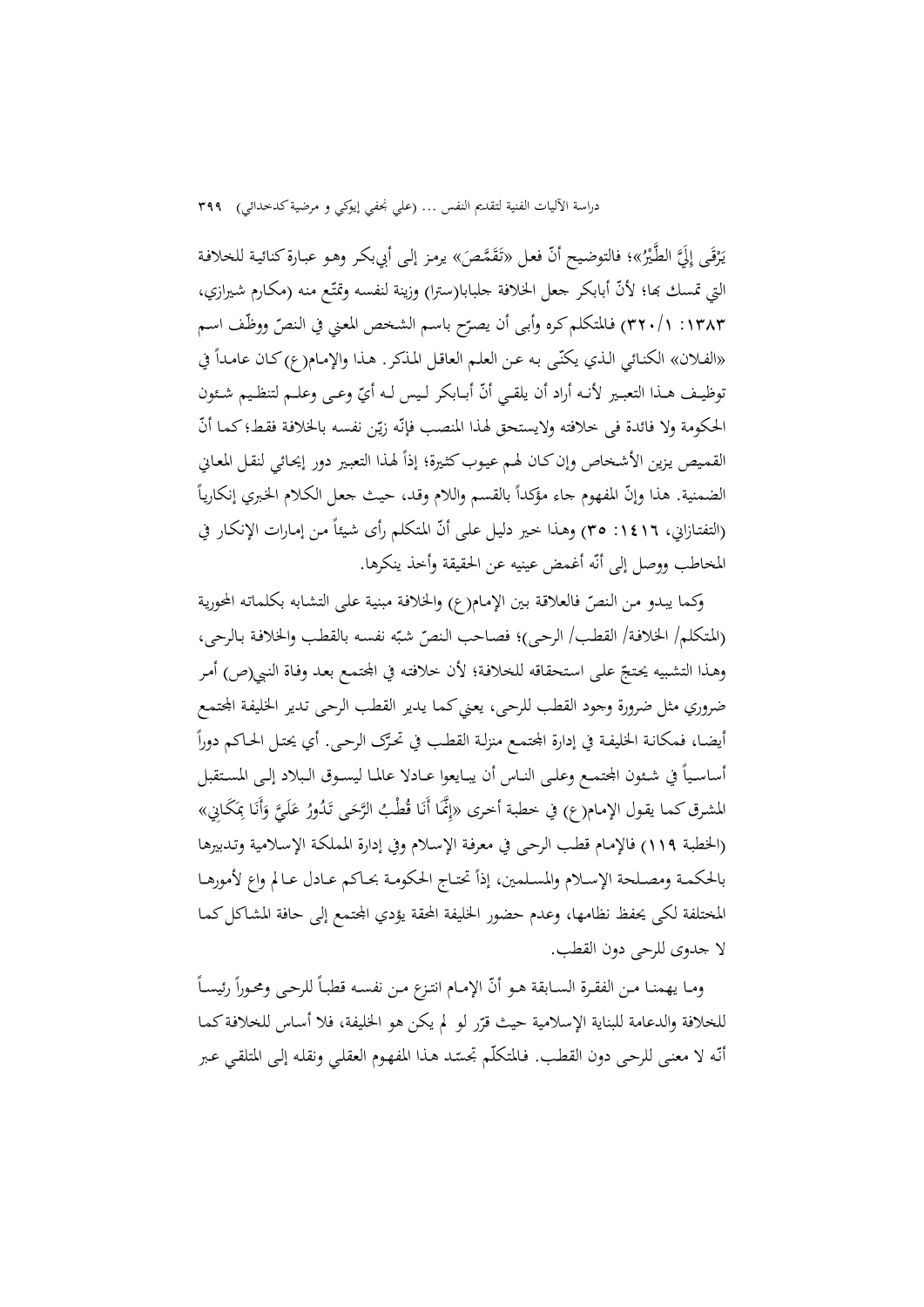ألية تشبية التمثيل. ولايفوتنا أن نقول إنّ في تعبير «يَنْحَـٰـرِرُ عَنِّي السَّـْيلُ» وظّف الإمام (ع) ن ب<br>ا الاستعارة التصريحية؛ إذ شبّه نفسه بذروة الجبل التي يجري السيل منه، فأراد بهذا التعبير وتعبير «وَلَا يَرْقَى إِلَيَّ الطَّيْرُ» أن يجسّد سموّ مقامه ومنزلته العالية التي لايضاهيه شيء.<br>. یہ<br>: **∣** 

## **ٌ** 2**.**1**.**2 **الإمام لح ّام**

يشير الإمام (ع) من غير مرّة في خطبه وکتبه إلى مفاسد بني أمية ويشكو ظلمهـم ويعبر عـن<br>. استيائه واغتياظه منهم قائلاً: «إِنَّ أَحْوَفَ الْفِتَنِ عِنْدِي عَلَيْكُمْ فِتْنَةُ بَنِي أُمَيَّةَ فَإِنَّهَا فِتْنَةٌ عَمْيَاءُ ي ْ ن **ٔ** ت .<br>و َ ي  $\overline{\phantom{a}}$ با<br>ا ن <u>:</u> ت ِ َ ن ِ ِ مُظْلِمَةٌ» (الخطبة ٩٣) إذاً جـاءت فتنتهم أخـوف الفـتن؛ لأنحم هتكـوا حرمـة رسـول الله وقتلـوا أولاده وهـدموا بيت الله الحرام وسبّوا عليّاً (ع) واستمروا آذاهـم حتـى يبلغ إلـى القمـة في أيـام خلافة عثمان؛ فهذا هو الذي غصب الخلافة ومنع عليّاً (ع) من التراث والفئ وأعطى هدايا کثيرة لاقربائه وحرم الإمام (ع) من بيت المال إلا قليلا.

وعندما يرى علي(ع) سوء تصرفات بني أمية في توزيع أموال المسلمين يقول مهدداً: «إِنَّ بَنِي أُمَيَّةَ لَيُفَوِّقُونَنِي تُرَاثَ مُحَمَّدٍ (صلى الله عليه وآلـه) تَفْوِيقاً وَاللَّهِ لَئِنْ بَقِيتُ لَهُمْ لَأَنْفُضَنَّهُمْ .<br>ا ي با<br>ا <u>ة</u> نَفْـضَ اللَّحَّـامِ الْوِذَامَ التَّرِبَـةَ» (الخطبـة ٧٧) التوضـيح أنّ الشـريف الرضـي قـال: ليُفَوّقـونني أي ب ِ يعطونني من المال قليلا كفُواق الناقة وهو الحلبة الواحدة من لبنها (دخيل، ٢٠٠٣: ١٠١) فصاحب الكلام يشبّه نفسه باللحّام ويشبّههم بالأحشاء النتنة التي تعزلها القصاب عن سائر اللحوم، يعني أقسم بالله تعالى أن أطردفّم عن مناصبهم وأبعدفّم عن الحكومة والتدخل في أمور المسليمن وأظهرنّ مكانتهم الوضيعة حتى يرغب الناس عنهم كما يفصّل القصّاب أمعاء الشاة من لحومها.

فتقرير التشبيه في هـذا الخطـاب هو أنّـه مبـني علـى المفعول المطلق النيـابي الـدال علـى الهيئة؛ فالإمام جرّد من نفسه شخصية أخرى حيث شبّه نفسه باللحام وشبّه بنى أميّة بالوذام التربة؛<br>-فالتشبيه الاوّل (أناكاللحـام) مطلـق الطرفين، وفي التشبيه الثـاني (بـني أميـة كـوذام التربـة) جـاء المشبه مطلقـأ والمشبهبه مقيداً بصـفة «التربـة»، والصورة الحسية الـتي قُـدمت أتاحـت الفرصـة للمتکلم حتی يجسد المفهوم المعني.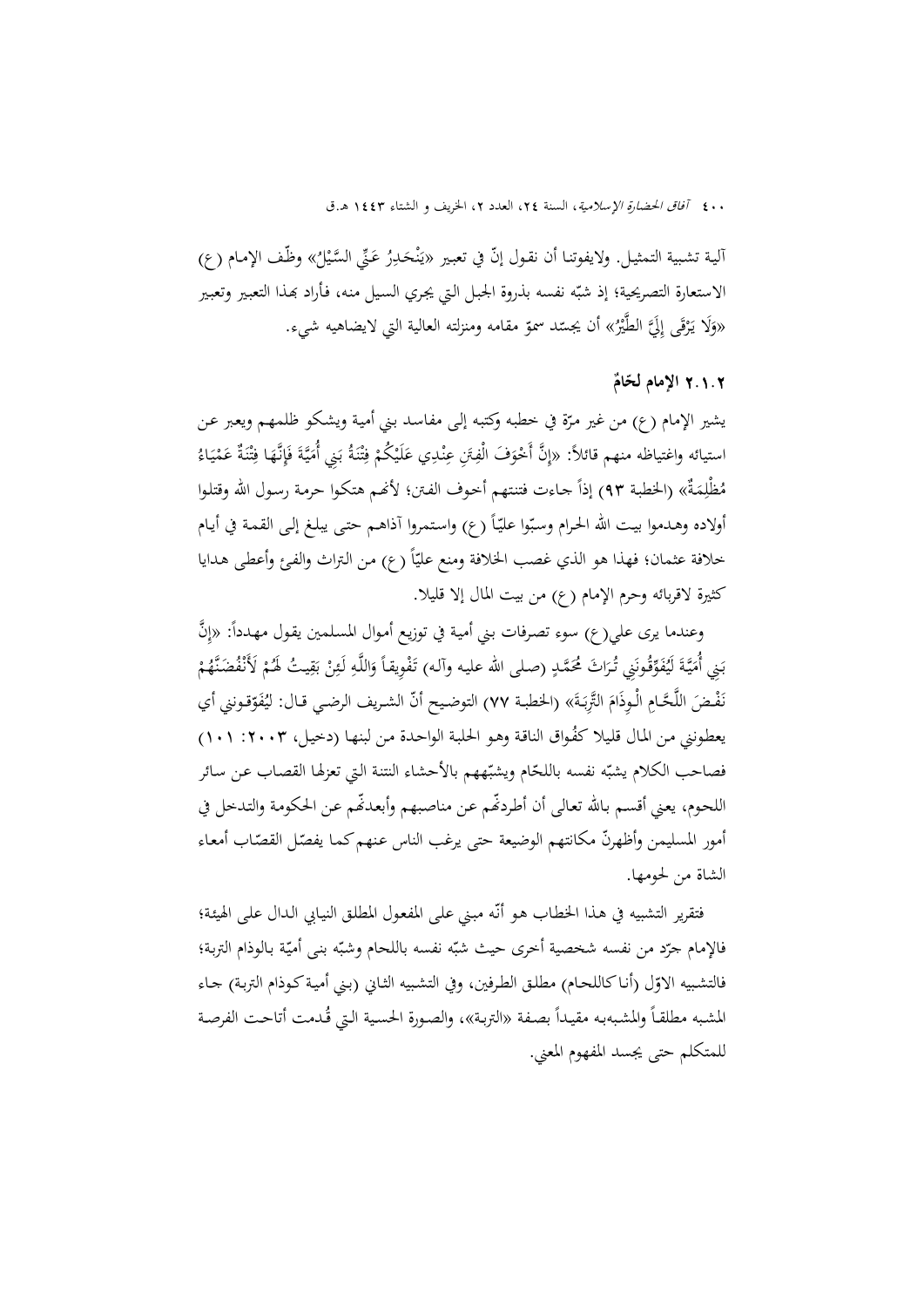### **الإمام سراج ٌ** 3**.**1**.**2

إنّ الإمام علي (ع) باعتباره وصياً للنبي (ص)كان يدعو الناس إلى الله تعالى ويهديهم إلى الطريق القويم المملوء بالظلمات ويقيم لهم على سنن الحقّ في جواد المظلّـة، فليس بعجيب أن يشبّه نفسه بالسراج المنير الذي ينوّر الظلمة بتوقّده قـائلاً: «…إِنَّمَا مَثَلِي بَيْنَكُمْ كَمَثَلِ السِّرَاجِ<br>. شا<br>من ث ا<br>ا **ٔ** ي ث  $\overline{a}$ فِي الظُّلْمَةِ يَسْتَضِيءُ بِهِ مَنْ وَلَحَهَا فَاسْمَعُوا أَيُّهَا النَّاسُ وَ عُوا وَ أَحْضِرُوا آذَانَ قُلُوبِكُمْ تَفْهَمُوا»  $\overline{a}$ ت ا<br>ا ٔ<br>ا َ (الخطبة ١٨٧) كيف لا وهـو القائـل: «... إِنِّي لَعَلَى بَيِّنَةٍ مِنْ رَبِّي وَ مِنْهَاجٍ مِنْ نَبِيِّي وَ إِنِّ ي<br>م بہ<br>: ن ِ<br>ِم ب ن<br>: لَعَلَى الطَّرِيقِ الْوَاضِحِ» (الخطبة ٩٧). َ

فـالنصّ الـذي بـين أيـدينا يشـهـد علـى أنّ علـي (ع) قـدّم نفسـه إلـى النـاس كسـراج منـير ورأی أنّه في النـاس مثـل مصباح في الظلمـة ينير لهـم طريق الأمـن والسـلامة؛ فيتوجب عليهم أن يستفيدوا من نوره ويقتدوا به كي لا يهيموا في طريقهم.إذاً مردّ توظيف هـذا التشبيه مـن جانـب المـتکلّم يرجـع إلـی الاعتقـاد بـأن لايمکـن الحصـول علـی هدايـة النـاس إلا باعتمـادهم على الإمام والاقتداء به. فالتشبيه الموظفّ بتصويره الحسي جـاء كألية فاعلة لانتقـال المفهوم المعني إلی المتلق ّي.

## **قارب** 4**.**1**.**2 **الإمام ٌ**

دراسة حياة الإمام(ع) تدعونا إلى الاعتقاد بأنه يحبّ الموت ويشتاق إليه دون أي خوف و وجل. ومنكلام له (عليه السلام) قاله قبل استشهاده على سـبيل الوصـية لمـا ضـربه ابـن ملجـم لعنه الله: «... وَاللَّهِ مَا فَجَأَنِي مِنَ الْمَوْتِ وَارِدٌ كَرِهْتُهُ وَلَا طَالِعٌ أَنْكَرْتُهُ وَمَا كُنْتُ إِلَّا كَقَارِبٍ  $\overline{\phantom{a}}$ َ م<br>تار ر<br>. َ َ <u>ٔ</u>  $\overline{\phantom{a}}$ ً<br>ا وَرَدَ وَطَالِبٍ وَجَدَ» (الرسالة۲۳). َ

والملاحظة اللغوية هي أنّ «القارب» هو الذي يسير إلى الماء وقد بقي بينه وبين الماء ليلة واحدة، والورد هو الماء الذي يورد؛ والمقصود أنّ الإمام كان منتظراً للموت متوقعاً له، راغباً في لقـاء الله تعـالى وأحبائـه الـذين سبقوه (دخيـل، ٢٠٠٣: ٤٨٤) والنصّ يشـهد علـى أنّ المتكلمّ تجسّــد شــوقه للمــوت عــبر آليــة التشـبيه بمكوناتـه الإمــام/ المـوت/ العطشــان/ المـاء؛ فتقريـره أنّ صاحب النصّ انتزع من نفسه العطشان الذي يورد الماء؛ فشبّه نفسه تجـاه الموت، العطشـان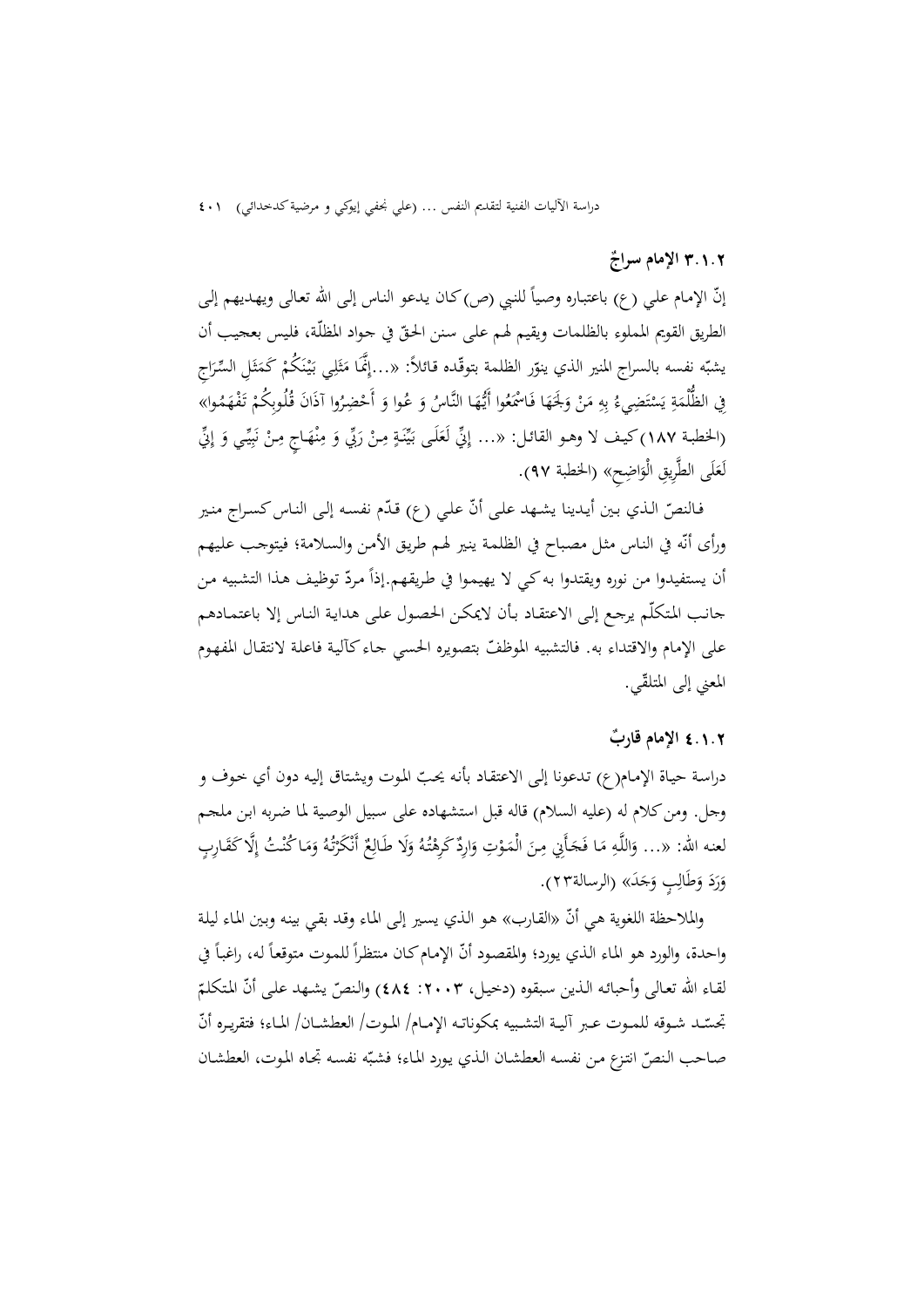الذي يبحث عن الماء ومابقي للحصول عليه إلا ليلة واحدة؛ وأخيراً وجد مطلوبه. فجاء التشبيه بذکره أداته مرسلاً وبعدم ذکر الوجه (وهو الاشتياق إلى المطلوب) مجملاً. ولايفوتنا القول بأنّ وجه الشبه الذي کان غير مذکور، عقلي لأنّ الاشتياق لايدرك بإحدى الحواس الظاهرة.

# 5**.**1**.**2 **ٌ ٌ الإمام ضوء وذراع**

دراسة نصوص نھج البلاغة تدفعنا إلى الاعتقاد بأن الإمام علي (ع) أشار من غير مرّة إلى<br>-ارتباطه الوثيق مع الرسول (ص)، على سبيل المثال ولا الحصر نراه قـائلاً: «…وَ أَنَا مِنْ رَسُولِ<br>ءَ ِ اللَّهِ كَالضَّوْءِ مِنَ الضَّوْءِ وَ الذِّرَاعِ مِنَ الْعَضُدِ» (الرسالة ٤٥) وتعليقنا على هذا القول هو أنّ ْ ْ المتكلم عبر تقنية التشبية انتزع من نفسه ضوءاً وذراعـاً حتى يجسّد للمتلقّـي بأنهما من أصل واحـد وأنـه شـديد الارتبـاط مـع نـبي الإسـلام وهـذه حقيقـة لاينکرهـا أحـدکمـا لايمکـن إنکـار العلاقة الوطيدة بين الذراع والعضد؛ فالإمام عرّف نفسه إلى الآخرين عن طريق آلية التشبية.

### 2**.**2 **تقديم الشخصية بآلية الاستعارة**

الاستعارة طريقة خاصّة من طرق التعبير أو وجه من الوجوه البيانية تنحصر أهميتها فيمـا تحدثه في معنی من المعاني من خصوصية وتاثير علی حد تعبـير جـابر عصـفور (:1984 323) وهـي نعـدّ «أبـرز الصـور المجازية الـتي عـدلت عـن الحقيقـة، متخـذة مـن التشبيه أساسـاً تعـدل عنـه في أنماطها الفنية، فـإدراك العـدول والتحـول يقتضـي بالضـرورة استحضـار التشـبيه لمعرفـة مقـدار هـذا العدول الدلالي الذي أحدثته الصورة المحازية» (عبدالمطلب، ١٩٩٧: ١٣٦–١٣٥)

القراءة الفاحصة لنهج البلاغة والوقوف المتأتيّ عنده تثبت لنا أنّ الإمام (ع) استفاد من هـذه التقنيـة الكلاميـة حينمـا أراد أن يقـدم نفسـه للمتلقـي وليسـاعد هـذا الفـنّ البيـاني في تقبّـل<br>. المعنی المقصود وبصورة موثرة؛ تأسيسا ًعلی هذا نعالج النماذج المستخرجة من هذا المنظور.

### **لإمام مصباح ٌ** 1**.**2**.**2 **ا**

أصـبح النـاس في زمـان خلافـة بـني أميـة خاصـة عثمـان مغـرورين بالـدنيا وراغبـين عـن االله ورسـوله وأمـور الآخـرة ويـدعوهم الإمـام(ع) إلـى الابتعـاد عـن الـدنيا ويـأمرهم بـالمعروف وينهـاهم عـن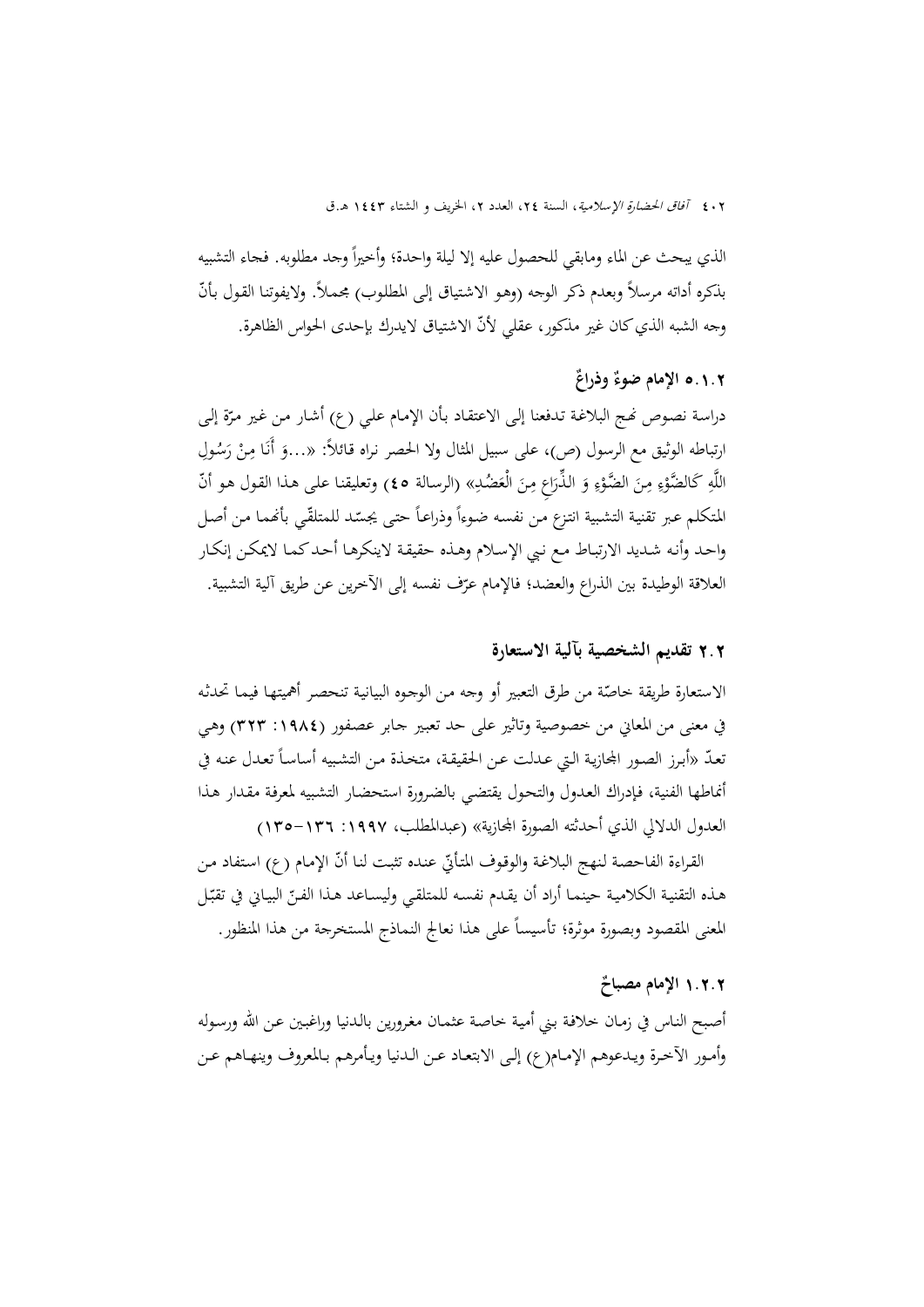المنکـر وينـذرهم ولکـن لا يهتمـون بکلامـه ومـازال الحـرام عنـدهم بمنزلـة الحـلال، غـير مهتمـين بسـرعة انقضــاء الحيــاة وحينمــا يـرى الإمــام مخــالفتهم وعــدم تنـبههم، يقــول: «أَيُّهَــا النَّــاسُ اسْتَصْبِحُوا مِنْ شُعْلَةِ مِصْبَاحٍ وَاعِظٍ مُتَّعِظٍ» (الخطبة١٠٥) يفسر الشارح قائلاً: «استسرجوا ِْ ت مـن شـعلة سـراج واعـظ لغـيره مـتّعظ في نفســه، فـإنّ مـن لم يكـن متعظـا في نفسـه لا يكـون موعظتـه مـؤثرة في القلـوب بـل تکـون القلـوب نـافرة منـه» (الهـاشمي الخـوئي، :1324 245/7) فالمقصود من تعبير «استصبحوا» (استسرجوا وأوقدوا مصباحكم) هو أنّ عليهم أن ينوّروا قلوبهم وعقولهم بأنوار الإمام.

وتقريـر الاسـتعارة هـو أنّ الإمــام انتــزع بطريــق الكنايــة مــن نفســه مصـبـاحـاً ذا شـعلة وعــبر مکوّناته (الامام/ العلـم/ المصباح/ الشعلة) قال: أناكالمصباح الواعظ المتعظ له الشعلة؛ على ضوء هذا التفسير يمکننا القول: کلمتا الواعظ والمتعظ تجريـد للمسـتعارله، وکلمـة الشـعلة ترشـيح للمسـتعارمنه؛ فجـاءت الاسـتعارة المصـرحة المطلقـة بمـا فيهـا مـن ملائـم المسـتعارله ومسـتعارمنه معـاً. إذاً الجـامع المسـتبط مـن الاسـتعارة المعنيــة هــو الإنــارة وإزالــة الظــلام. علــي أيــة حــال فالإمام (ع) يحاول أن يزيل الظلام ويهدي الناس إلی الدين القويم السوي.

## **الإمام ناصح ٌ** 2**.**2**.**2 **ٌ مطرود**

ومـن کـلام الإمـام (ع) بعـد التحكـيم ومـا بلغـه مـن أمـر الحكمـين (ابـن أبي الحديـد، :1385 ٢١٠/٢) وفيها حمد اللّـه على بلائـه، ثم قـام ببيـان سبب البلـوى قـائلاً:«أَمَّا بَعْدُ فَإِنَّ مَعْصِيَةَ .<br>.  $\ddot{\phantom{0}}$ ْ  $\overline{a}$ النَّاصِحِ الشَّفِيقِ الْعَالِمِ الْمُحَرِّبِ تُورِثُ الْحَسْرَةَ وَ تُعْقِبُ النَّدَامَةَ وَ قَدْ كُنْتُ أَمَرْتُكُمْ فِي هَذِهِ<br>مستقىمات المُحْمَّد ِ َ م<br>تار ر<br>ا ِ  $\ddot{a}$ الْحُكُومَةِ أَمْرِي وَنَخَلْتُ لَكُمْ مَخْزُونَ رَأْيِي لَوْ كَانَ يُطَاعُ لِقَصِيرٍ أَمْرٌ فَأَبَيْتُمْ عَلَيَّ إِبَاءَ الْمُخَالِفِينَ<br>م  $\overline{\phantom{a}}$ ِ<br>نا َ ا<br>ا ِأ َ ِ و<br>ت .<br>: ي ب<br>: َ ب ا ِِ  $\ddot{\dot{\epsilon}}$ الْحُفَاةِ وَ الْمُنَابِذِينَ الْعُصَاةِ حَتَّى ارْتَابَ النَّاصِحُ بِنُصْحِهِ وَضَنَّ الزَّنْدُ بِقَدْحِهِ» (الخطبة۳۵) ن ت <u>ّ</u> ن ِ ِم

وإنّ ما يمكن أن نستشفه من المقطع السابق هو أنّ الإمام جرّد من نفسه ناصحاً شفيقاً<br>. عالماً مجرّبـاً علــي طريـق تقنيــة الاسـتعارة المصـرّحة التبعيّـة حيــث تنتهـي معصـيته إلــي الحســرة والندامة؛ فخير لهم أن ينصحوا إلی أوامر هذا الناصح الشفيق.

هذا وإنَّ صاحب النصّ وظّف الاستعارة التمثيلية في نفس الفقرة حيث أتى بــــ«لُوْ كَانَ<br>. يُطَاعُ لِقَصِيرٍ أَمْرٌ»؛ فإنّ هـذا التركيب استعمل في غير مـا وضـع لـه لعلاقـة المشـابَّمة مـع قرينـة اِ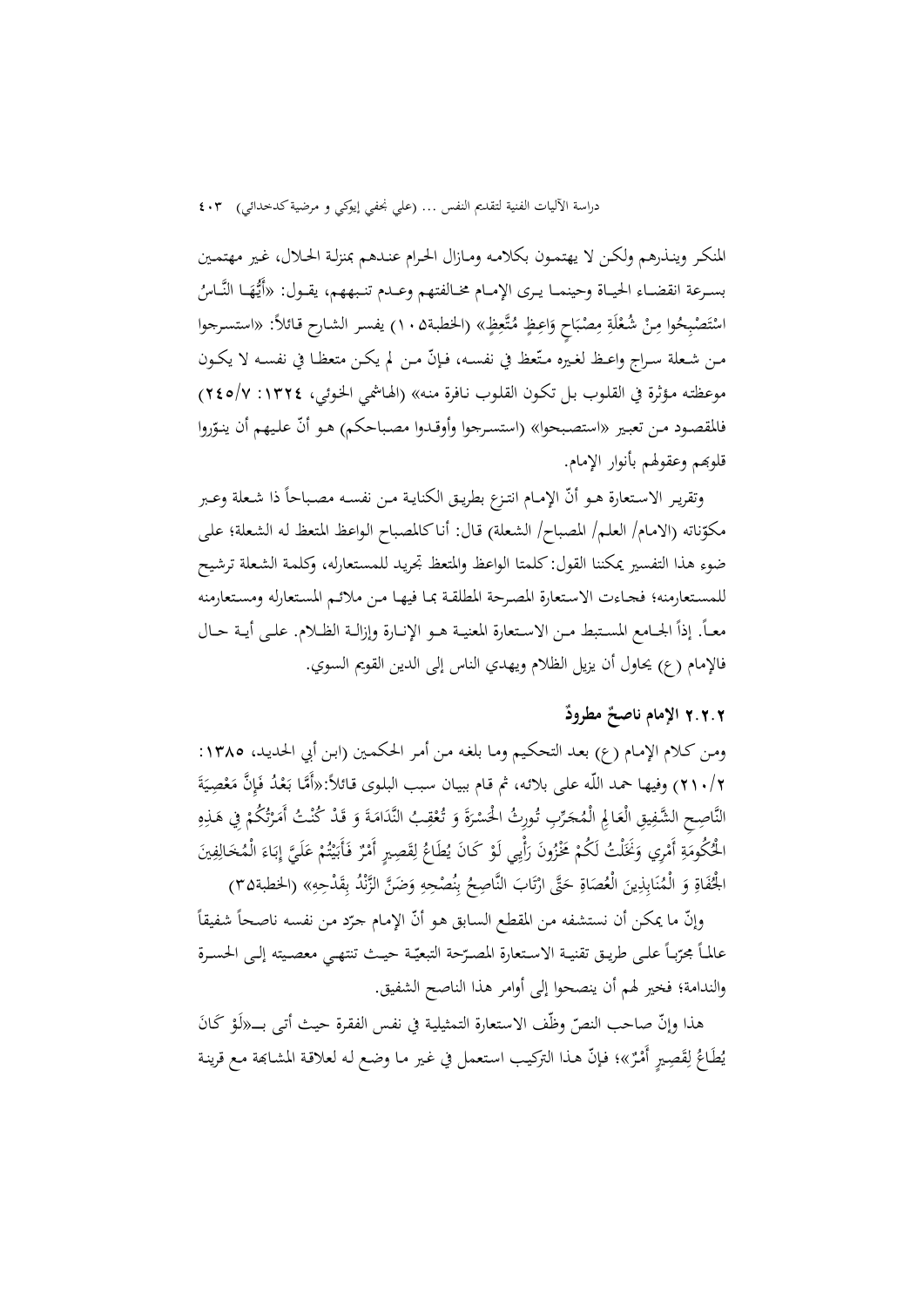مانعة من إرادة معناه الوضعي، فهو يسمّى التمثيل على سبيل الاستعارة وقد يسمّى التمثيل مطلقاً ومتى فشا استعماله كذلك سمّى مثلاً (القزويني، ٢٠٠٩: ٣٠١-٢٩٧)

والتوضيح أنّ قصير كـان مـولى «حذيمـة الأبـرش» أحـد ملـوك العـرب وقـد دعتـه «الزبّـاء» ملكـة الجزيـرة للـزواج بحـا؛ فأشـار قصـير أن لا يفعـل وحـذّر جذيمـة مـن هـذا العمـل اعتقـاداً بـأنّ الزبّاء دبّرت حدعة ومكراً ضدّه وارادت ثأر أبيها، فخالفه وما أنصت له وذهب إليها فقتلته؛<br>" فقال قصير متحسراً: لو كـان يطاع لقصير أمر (ابن الجوزی،١٤١٢: ٥١-٤٩) فذهبت مثلاً يضـرب لکـل ناصـح عصـي وهـو مصـيب في رأيـه. (الهـاشمي الخـوئي، :1324 87/4) يعـني رغم أن الإمام(ع) ذو تجربة في السياسة ويعرف عواقب قبول التحکيم حقّ المعرفة، لکن لم نقِثّر نصائحه على أصحابه (جيشه). على ضوء هذا المفهوم شبّه الإمام هيئته المطرودة التي لايصغي أحدٌ إلى كلامه ولايهتمّ بنصائحه بقصير مضى شرح قصته وأصبح شأنه في تلك<br>-الظـروف شـأن قصـير المغـترب المطـرود؛ وهـذه هـی الرسـالة الّـتي يريـد صـاحب الـنص إيصـالها إلى المتلقّى.

إضافة إلى ذلك لايمكن الإغماض عن تعبير تمثيلي آخر وهو«وَضَنَّ الزَّنْدُ بِقَدْحِهِ» وهذا ِمثـل يقــال لمـن يكـفّ عـن الإفصــاح بالحقـايق لعـدم وجـود مـن يســمع، فقـد أراد المتكلم: خالفتموني حتى ظننتُ أنّ النصح الذي نصحتكم به غير نصح، لأنكم أجمعتم على خلافي، وتعني العبارة أنّه لم يقدح لـى بعد ذلك رأى صـالح لشدة مـا لقيت منكم مـن الإبـاء والخلاف والعصـيان. علـى أيـة حـال جعـل المتكم شخصـيته مرادفـاً للزّنـد مشـبّهاً امتناعـه عـن النصـح بامتناع الزّند عن القَدح؛ فاستعير الكلام الموضوع للمشبه به، للمشبّه على طريق الاستعارة التمثيلية. وما يجب على القارىء هنا أن يتّخذ بعين الاعتبار هو أنّ المتكلم أتى بتعبير ليس غريباً مبهماً للمتلقي العربي وهذا الأمر يساعده على الانتقال السريع للمفهوم المعني.

# **ٌ الإمام ٌ طبيب** 3**.**2**.**2 **ونازع**

بعـد التحکـيم الّـذي فـرض علـي الإمـام(ع) في وقعـة صـفين، قـد قـام إليـه رجـل مـن أصـحابه فقال: نميتنا عن الحكومة (التحكيم) ثم أمرتنا بما، فلم ندر أي الأمرين أُرشَد؟ فصفق الإمام إحدى يديه على الأخرى قائلاً: «... اللَّهُمَّ قَدْ مَلَّتْ أَطِبَّاءُ هَذَا الدَّاءِ الدَّوِيِّ وَكَلَّتِ النَّزَعَةُ َ ب ِ  $\overline{\phantom{a}}$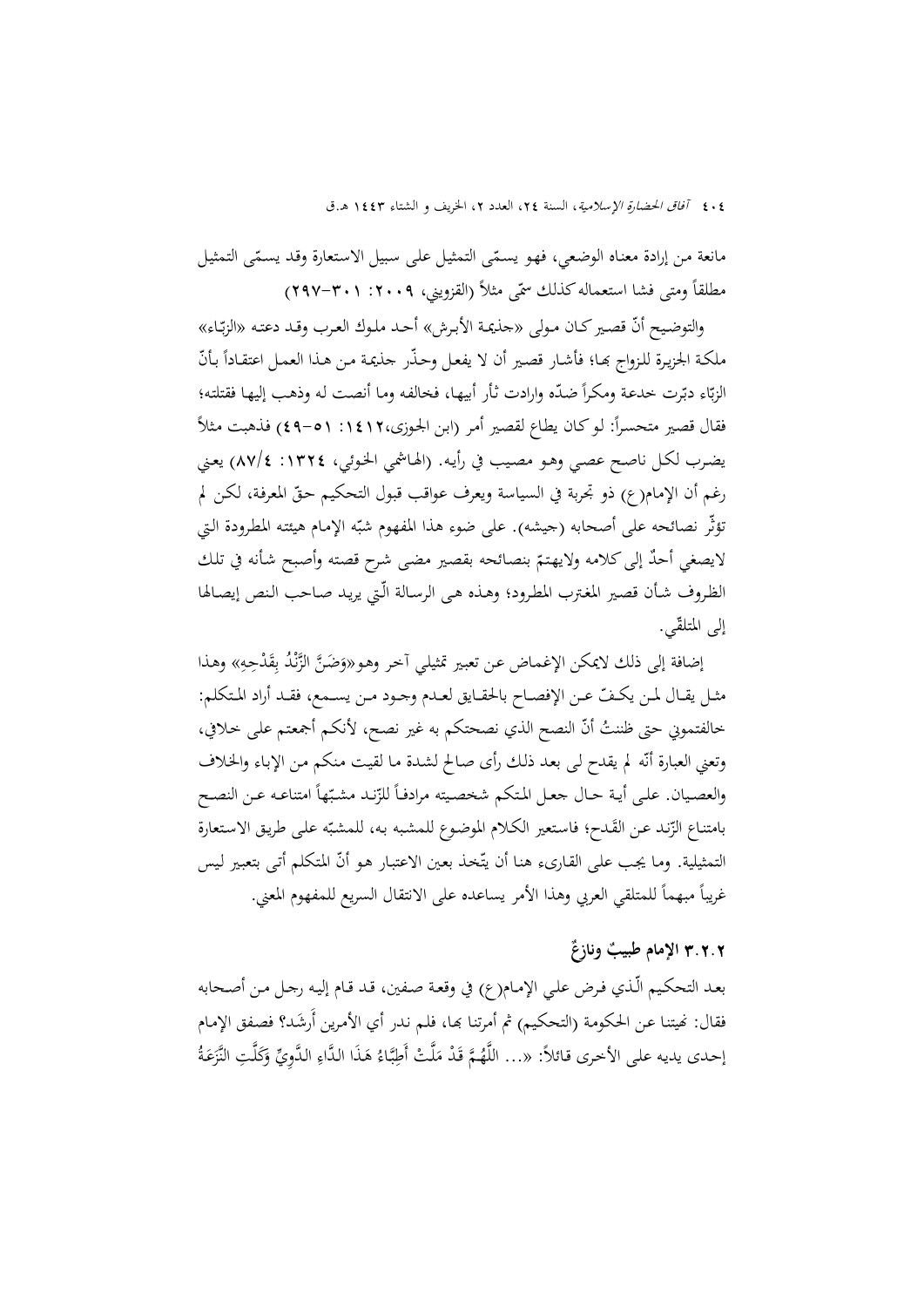بِأَشْطَانِ الرَّكِيِّ» (الخطبة٢١٦)؛ لعلّنا لانجانب الصواب حين نذهب إلى القول بأنّ صاحب النصّ انتزع من نفسه طبيباً عاجزاً عن علاج المرضى الذين تركوا الجهاد وأصرّوا على التحكيم حيث ما استطاع أن يحتّهم على النّضال بل يضطرّ على الصلح والتحكيم؛ فالمستعارله هو الإمام والمستعارمنه هو الطبيب؛ فجاء المرض مؤلماً وجاء الطبيب عاجزاً!

وفي عبارة «كَلَّتِ النَّزَعَةُ بِأَشْطَانِ الرَّكِيِّ» كلمة «النَزَعة» جمع «النازع» وهو الذي يستقي المــاء، و«الأشــطان» جمــع «الشــطن» وهــو الحبـــل، و«الرکـــي» جمــع «الرکـــيّ» وهـــو<br>-البئر؛(دخيل، ٢٠٠٣: ٢٠٩) على ضوء معانى هذه الكلمات يمكن القول بأنّ المتكلم انتزع من نفسه نازعاً ضعُف بسبب حبائل الأبار؛ إذاً المستعارله هو الإمام والمستعارمنه هو النازع أولاً، ثم المستعارله الأصحاب والمستعارمنه هو حبل البئر ثانياً. وهكذا يصبح من المقبول، بل ربّما من المسلّم به أنّنا أزاء صورة تشبيهية مرّكّبة تشتمل على الإمام الناصح المعذَّب من عناد الأصـحاب مـن جانـب، والنـازع َّ المعـذب مـن حبـل البئـر مـن جانـب آخـر؛ فالوجـه المشـترک أو الجـامع هـو العـذاب. وأخيراً الغرض مـن الكـلام المبـنيّ علـى المجـاز هـو بيـان معانـاة المتكلم في<br>م إصلاح الأصحاب وعدم تجاوđم مما سبب له الکلل والملل.

# **ٌ ٌ ُص** 4**.**2**.**2 **الإمام لبة شجرة**

حينمـا اعـترض بعض الأصـحاب علـى زهـد الإمـام(ع) وقوتـه القليـل اعتقـاداً بـأنّ قلـة الأكـل تجعله ضعيفاً عن النضال مع العدوّ وتنتهي إلى الفشل، ردّ عليهم: «…وَكأَنِّيَّ بِقَائِلِكُمْ يَقُولُ<br>. ِِ<br>ئ يا<br>. إِذَا كَانَ هَذَا قُوتُ ابْنِ أَبِي طَالِبٍ فَقَدْ قَعَدَ بِهِ الضَّعْفُ عَنْ قِتَالِ الْأَقْرَانِ وَ مُنَازَلَةِ الشُّجْعَانِ<br>ِ ِ ت ِ َ ن أَلا وَإِنَّ الشَّجَرَةَ الْبَرِّيَّةَ أَصْلَبُ عُوداً وَ الرَّوَاتِعَ الْخَضِرَةَ أَرَقُّ جُلُوداً وَ النَّابِتَاتِ الْعِذْيَةَ أَقْوَى وَقُوداً<br>مَعْنَدَ الْمَجْمَعَةِ الْبَرِّيَّةَ أَصْلَبُ عُوداً وَ الرَّوَاتِعَ الْخَض ب<br>: ِ ت ِ َ َ َ َ ي َ َ  $\hat{a}$ وَ أَبْطَأَ خُمُوداً» (الرسالة۴۵)<br>.

إنّ مثل هذا النص الّذي بين أيدينا يشهد على أنّ المتكلم حرّد من نفسه شحرة برّية ونبتاً<br>. بـدويّاً وشبّه نفسـه بممـا في القوّة وصـلابة الجـذور والمتانـة؛ فالتوضيح أنّ الأشـجار التي تنمـو في الصحراء أقـوي خشبا مـن النباتـات الـتي تـزرع في الحـدائق والبسـاتين، ثمّ احـتراق النباتـات الـتي نسقى بالمطر أقوى وأشد اشتعالاً من النباتات الأخرى الغضّة. وعلماً بمذه الصفات استعارهما صاحب الكلام لنفسه بجامع القوّة والصلابة والاستحكام في الطرفين.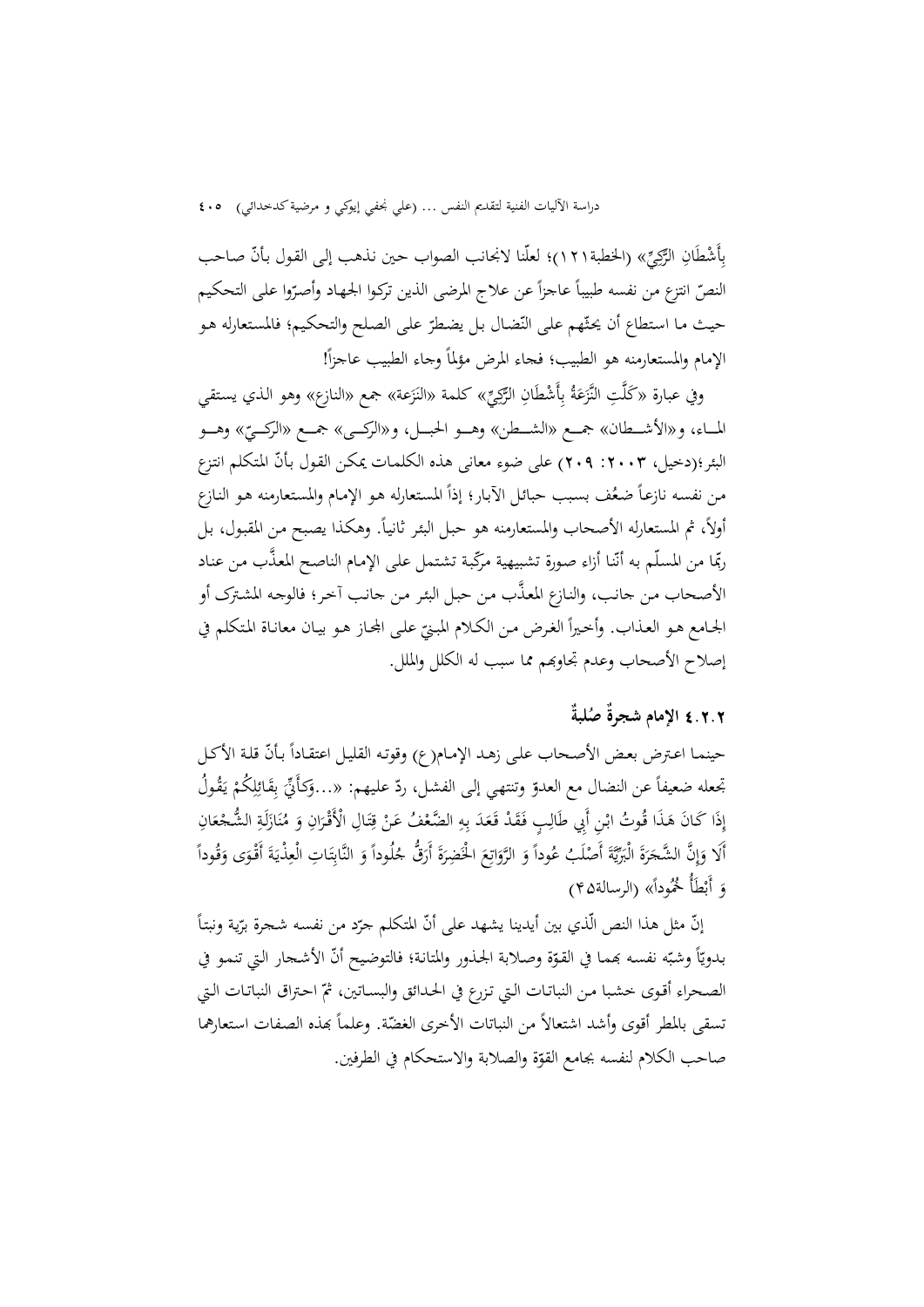#### **الإمام ماء ٌ** 5**.**2**.**2

وفي خطبة له فيها يعظ الناس ويهديهم من ضلالتهم ويقال إنه خطبَها بعد قتل طلحة والزبير<br>. «…مَا شَكَكْتُ فِي الْحَقِّ مُذْ أُرِيتُهُ ۖ أَ يُوجِسْ مُوسَى (ع) خِيفَةً عَلَى نَفْسِهِ بَلْ أَشْفَقَ مِنْ<br>مَا سَمَّدَتَ مِنْ الْحَقِّ مُنْذُ أُرِيتُهُ ۖ أَ يُوجِسْ مُوسَى (ع) خِيفَةً عَلَى نَفْسِهِ بَلْ أَشْفَقَ مِنْ ا<br>ا <u>ہ</u> غَلَبَــةِ الْحُهَّــالِ وَدُوَلِ الضَّـلَالِ الْيَــوْمَ تَوَاقَفْنَــا عَلَــى سَـبِيلِ الْحَــقِّ وَ الْبَاطِــلِ مَــنْ وَثِــقَ بِمَــاءٍ ۖ لَمْ<br>. . . َ َ ،<br>' ة قا َ ِ ْ يَظْمَأْ».(الخطبة ٤)

فالتوضيح أنّ الإمـام (ع) يخاطب بقيـة أصـحاب الجمـل قـائلاً: «مَـا زِلْـتُ أَنْتَظِرُ بِكُـمْ<br>. عَوَاقِبَ الْغَدْرِ»؛ لأَنَّمم ينقضون البيعة عدة مرات ويعرفهم الإمام (ع) حق المعرفة إذ أُنَّمم أهل<br>-َ الغدر والخدعة ويطلب منهم أن يتّبعوه ويقول: «مَا شَكَكْتُ فِي الْحَقِّ مُذْ أُرِيتُهُ» يعني أنا لم  $\overline{\phantom{a}}$ أرتـب في الحـق وعلـيکم أن تسـلکوا هـذه الطريـق وتثقـوا بي إذ أفضـل المسـير للوصـول إلـی الفـوز والنجاح وفي الإجابة عن قلقه لهذه الحرب يقول:« لَمْ يُوجِسْ مُوسَى (ع) خِيفَةً عَلَى نَفْسِهِ بَلْ<br>ِ َ أَشْفَقَ مِنْ غَلَبَةِ الْجُهَّالِ وَدُوَلِ الضَّلَالِ»  $\ddot{\cdot}$ َ

إنّ الـذي يهمّنـا مـن المقطوعــة الســابقة هـو أنّ علـي (ع) عـبر تقنيــة الاسـتعارة المصـرحة الأصلية جعل نفسه ماءاً بجامع الفائدة في الطرفين اعتقاداً بأنّ من اعتمد على هذا الماء لم يظمـأ؛ ولغويـاً لابـدّ مـن القـول إنّ اسـتفادة مـن «لم» للفعـل المضـارع خـير دليـل علـى تحقـق مفهوم الفعل وقطعيته.

هذا وإنّ المتكلّم في توظيف عبـارة « لَمْ يُوجِسْ مُوسَى (ع) خِيفَةً عَلَى نَفْسِهِ بَلْ أَشْفَقَ<br>م َ مِنْ غَلَبَةِ الْحُهَّالِ وَدُوَلِ الضَّلَالِ» مال إلى الاستعارة الأخرى؛ إذ كما أنّ موسى نبي الله َ َ خـاف مـن هـذا المشـهد السـحري علــی أمتـه مـن الفتنــة والابتعـاد عــن طريـق الحـق،کــذلك الإمـام لايحزنـه فـوت الخلافـة، بـل مـا يدفعـه إلـی الحـزن والخـوف ّانمـا هـو البعـد الـديني الـذي يحصل على المسلمين؛(دخيل، ٢٠٠٣: ٣٤) فهيئة الإمام -وهو خائف على ابتعاد الناس  $\overline{a}$ عن الدين القويم– شبّه بميئة النبي موسى الذي كان خائفاً على أمته من الفتنة والابتعاد. إذاً ُستعمِل هذا التركيب في غير ما وضع له لعلاقة المشابحة، حيث كلٌّ من المشبّه والمشبّه به ا هيئــة منتزعــة مــن متعــدد، ثم دخلــت المشــبّه في الصــورة المشــبّه بِمــا مبالغــةً في التشــبيه (القزويني، ٢٠٠٩: ٢٩٧).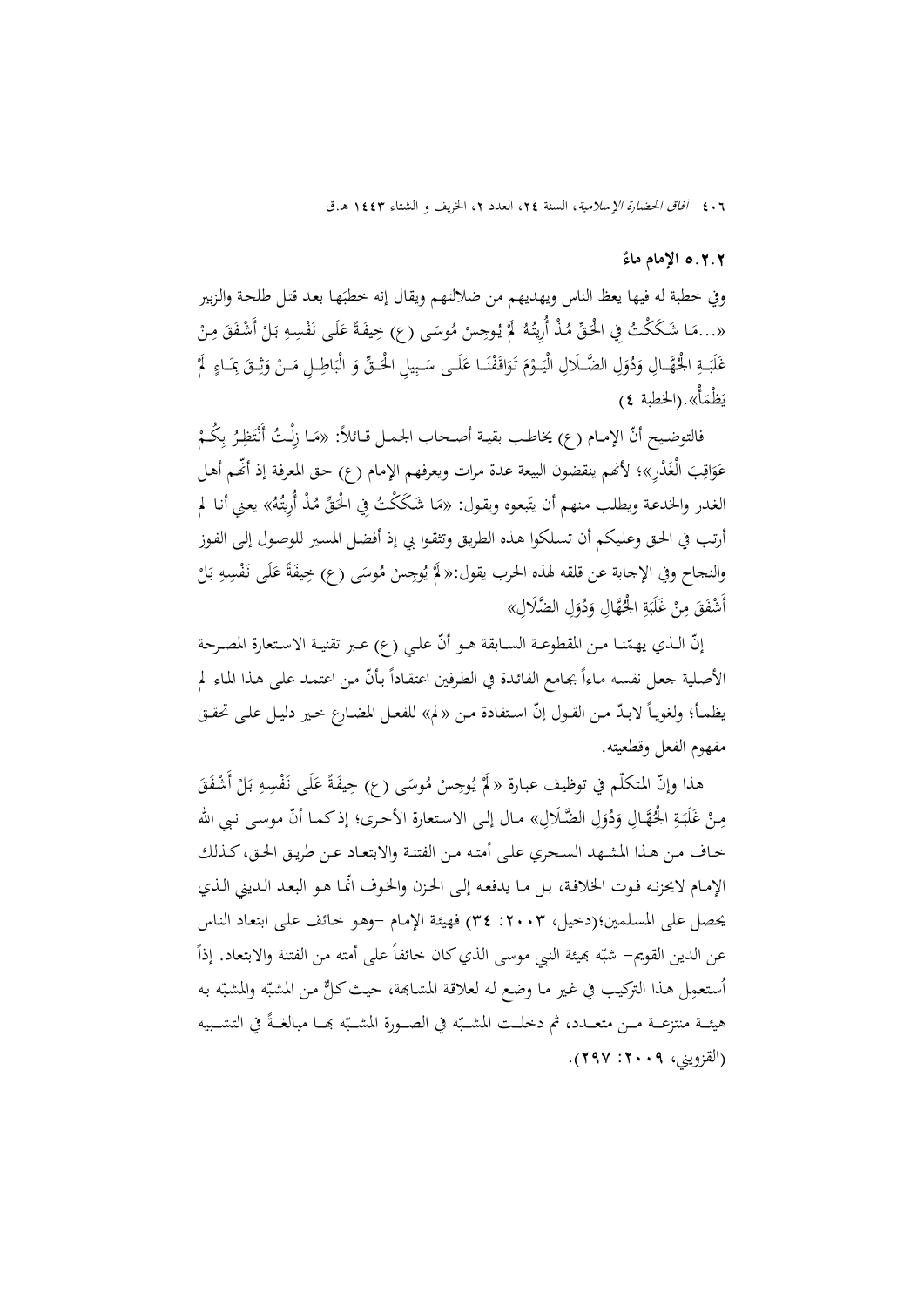## **ٌ من شجرة الرسول**  6**.**2**.**2 **الإمام ثمرة**

الحق أنّ الإمام علي (ع)كان خير وارث لخير نبيّ (ص)؛ فقد قدّم نفسه كثمرة من شجرة<br>. رسول الإسلام حينما انتهت إليه أنباء السقيفة بعد وفاة رسول الله(ص) بأنّ الأنصار قالوا: منا أمير ومنكم أمير وتنازلوا للقرشيين عن الخلافة وسلّموا لهم احتجاجاً بأنّ القرشيين شحرة رسول الله وعشيرته إذاً هـم أولـى بالخلافـة! (دخيـل، ٢٠٠٣: ٩٢) فردّهم الإمـام قـائلاً: «...احْتَـجُـوا ت ْ  $\ddot{\epsilon}$ بِالشَّجَرَةِ وَأَضَاعُوا الثَّمَرَةَ» (الخطبه ٦٧) فالنص يشهد على أنّ الإمام احتجّ على قريش من ر<br>م نفس الأسلوب؛ فهو ابن رسول االله (ص) وصهره فهو أولی به من غيره؛ فالتعبير الذي بني علی الاستعارة المصرحة الأصلية هـو أنّ علي بـن أبي طالـب انتـزع مـن نفسـه ثمـرة طيبـة مـن تلـك الشجرة؛ الثمرة التي ما اهتمّ الناس بما وما انتفعوا منها مع أنَّما الغاية المتوخاة من الشجر.

### 3**.**2 **تقديم الشخصية بآلية الکناية**

المراد بالكناية أن يريد المتكلم إثباتَ معنى من المعاني، فلايذكره باللفظ الموضوع له في اللغة، ولكـن يجـيء إلـى معنـى هـو تاليـه ورِدفـه في الوجـود، فيـومىء بـه إليـه، ويجعلـه دلـيلاً عليـه. (الجرجاني، ١٩٩٢: ٦٦) «فإثبات الصفة بإثبات دليلهـا، وإيجابهـا بما هـو شـاهد في وجودهـا، ً آکد وأبلغ في الدّعوى من أن تجىء إليها فتثبتها هكذا ساذجاً غُفلاً» (المصدر نفسه: ٧٢).<br>-

إذا تصفحنا نحج البلاغه نرى أنّ الاستفادة من إمكانيات الكناية هي جزء لايتجزأ من مهمة صاحب النصّ حيث أنّ هذا الفنّ البلاغي قام بدورٍ لايستهان به في نصوصه. على ضوءِ أهميّـة المسألة والحضور المكثّف لهذه التقنيـة في أداء المقصود، نعـالج الأمثلـة المعنيـة مـن هذا المنظور.

### **الإمام عالم ٌ** 1**.**3**.**2 **من العلماء**

قـال الإمـام (ع) في الخطبــة المعروفــة بالشقشــقية «… لَــؤ لَا حُضُــورُ الحُـاضِــرِ وَ قِيَــامُ الْحُجَّـةِ<br>. ي ِ **∶** بِؤُجُودِ النَّاصِرِ وَمَا أَحَذَ اللَّهُ عَلَى الْعُلَمَاءِ أَلَّا يُقَارُّوا عَلَى كِظَّةِ ظَالِمٍ وَ لَا سَغَبِ مَظْلُومٍ<br>ِ َ لأَلْقَيْتُ حَبْلَهَا عَلَى غَارِبِِمَا…» (الخطبة ٣)<br>-.<br>. ب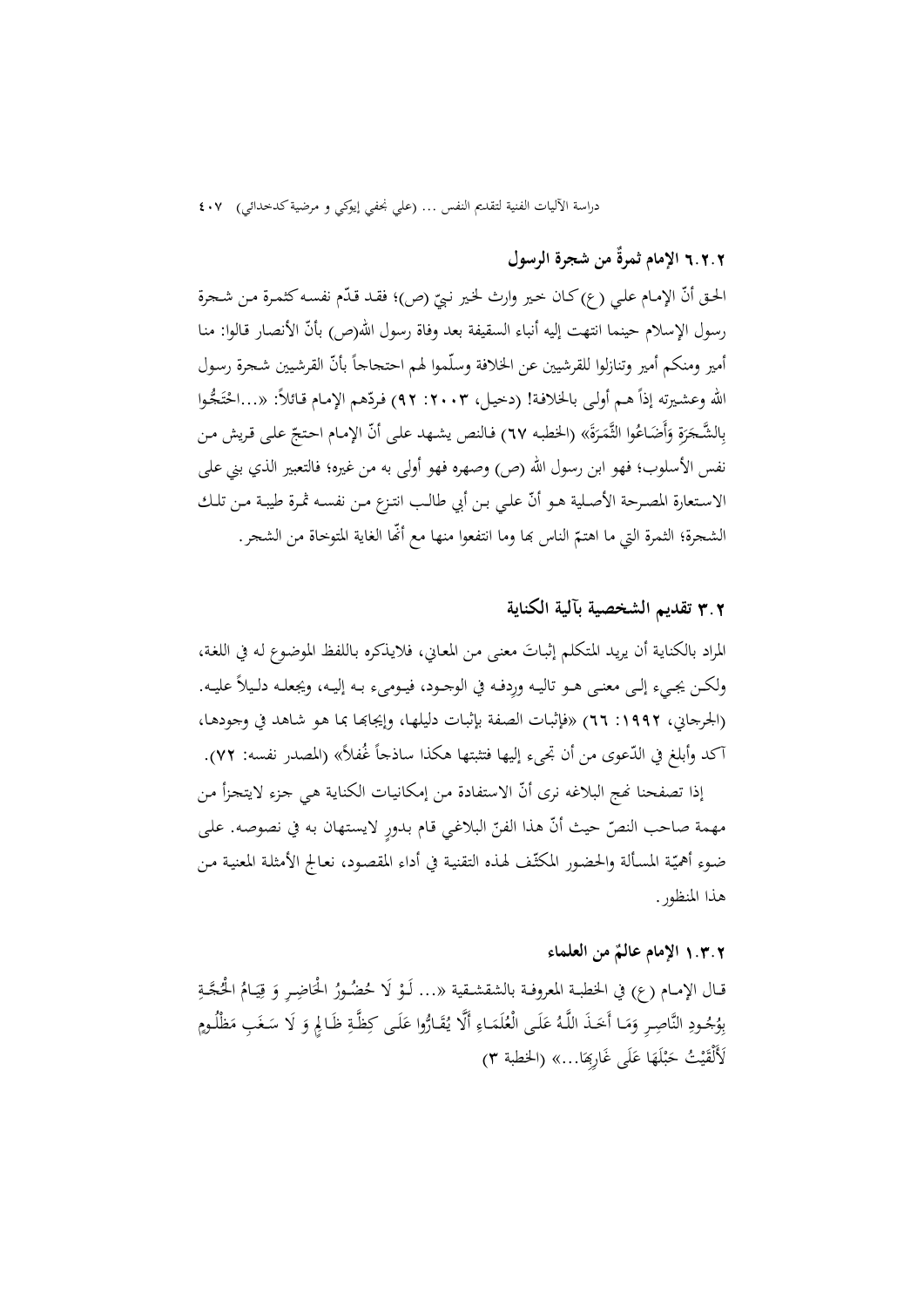الفقرة النثريـة الســابقة تشـهد علـى أنّ المتكلّم بتعبـيره غـير المباشـر جعـل نفسـه عـالمــاً مـن العلمـاء وانتزع مـن شخصيته عالماً يتوجب عليه ألّا يسكت علـى ظلـم الظـالم وجـوع المظلوم؛ كيف لا، والحـال أنّ الله تعالى أوجب عليهم دفع الظـالمين وأخـذ حقوق المظلومين. فـالمكني عنه (وهو موصوف) هو الإمـام ومكني بـه هـو العلمـاء. فمثـل هـذه الآليـة ينشّط خيـال المتلقّي ويقوی العلاقة بين النص والمتلقين.

## 2**.**3**.**2 **الإمام ِ مفرٌد بالتوحيد**

طلب أحدٌ من الإمام (ع) أن يصف الله ليراه جهرة؛ فأخذ الإمام يشير في خطبة «الأشباح» الشـهيرة إلـي الكائنـات ومخلوقاتـه ويشرح بالتفصيل صفاته ويثنيـه بـأدق الجمـل الـتي لا يمدح بهـا غيره وينتهي كلامه بالدعاء قائلاً: «…اللَّهُمَّ وَهَذَا مَقَامُ مَنْ أَفْرَدَكَ بِالتَّوْحِيدِ الَّذِي هُوَ لَكَ وَلَّا<br>. َ ا<br>ا يَرَ مُسْتَحِقّاً لِهَذِهِ الْمَحَامِدِ وَالْمَمَادِحِ غَيْرَكَ» (الخطبة۹۱) يعني أنا أبذل قصارى جهدي لكى َ ِ  $\frac{1}{2}$ <u>َ</u> ت ا<br>ا ب<br>با يعرفك العباد حق المعرفة.

والنصّ يشهد على أنّ الإمام (ع) يرى نفسه أمام خالقه ويستحيي أن يصرّح باسمه، لهذا يكني عن نفسه خاشعاً وخاضعاً وتلويحاً؛ إذاً انتزع صاحب النصّ من نفسه شخصا أخر وسمّاه من أفرد الله بالتوحيد و…؛ فالمکني عنه (و هو موصوف) هو الإمام ۖ ومکني به هو من أفرد الله بالتوحيد. ولعلّنا لانجافي الحقيقة حين نذهب إلى القول بأنّ عدم التصريح بالاسـم في هـذا السـياق الـذي يختصّ بـالله وشـرح صـفاته، يـدّل علـى غايـة أدب المتكلم وēذيبه ونزاهته.

### **الإمام ٌ صادق في الني ّ** 3**.**3**.**2 **ة**

ومن کلام الإمام(ع) في الشهادة والتقوى، وقيل إنه خطبها بعـد مقتـل عثمـان في أول خلافتـه حيث يشـهد: «...شَـهَادَةَ مَنْ صَدَقَتْ نِيَّتُهُ وَصَفَتْ دِخْلَتُهُ وَخَلَصَ يَقِينُهُ وَثَقُلَتْ مَوَازِينُهُ» َ َ یا<br>-َ ي ن<br>با (الخطبة١٧٨)؛ إنّ الذي يهمّنا من المقطوعة السابقة هو أنّ المتكلم انتزع من نفسه شخصاً أخر سمّاه «مَن صدقت نيّته و...»؛ فالمتلقّي أمام الغائب الآخر الذي هو صادق النيّة حسن<br>-السـريرة خـالص اليقـين ثقيـل المـوازين بأعمالـه الصـالحة ومـا هـو إلا المتكلم نفسـه. إذاً الكنايـة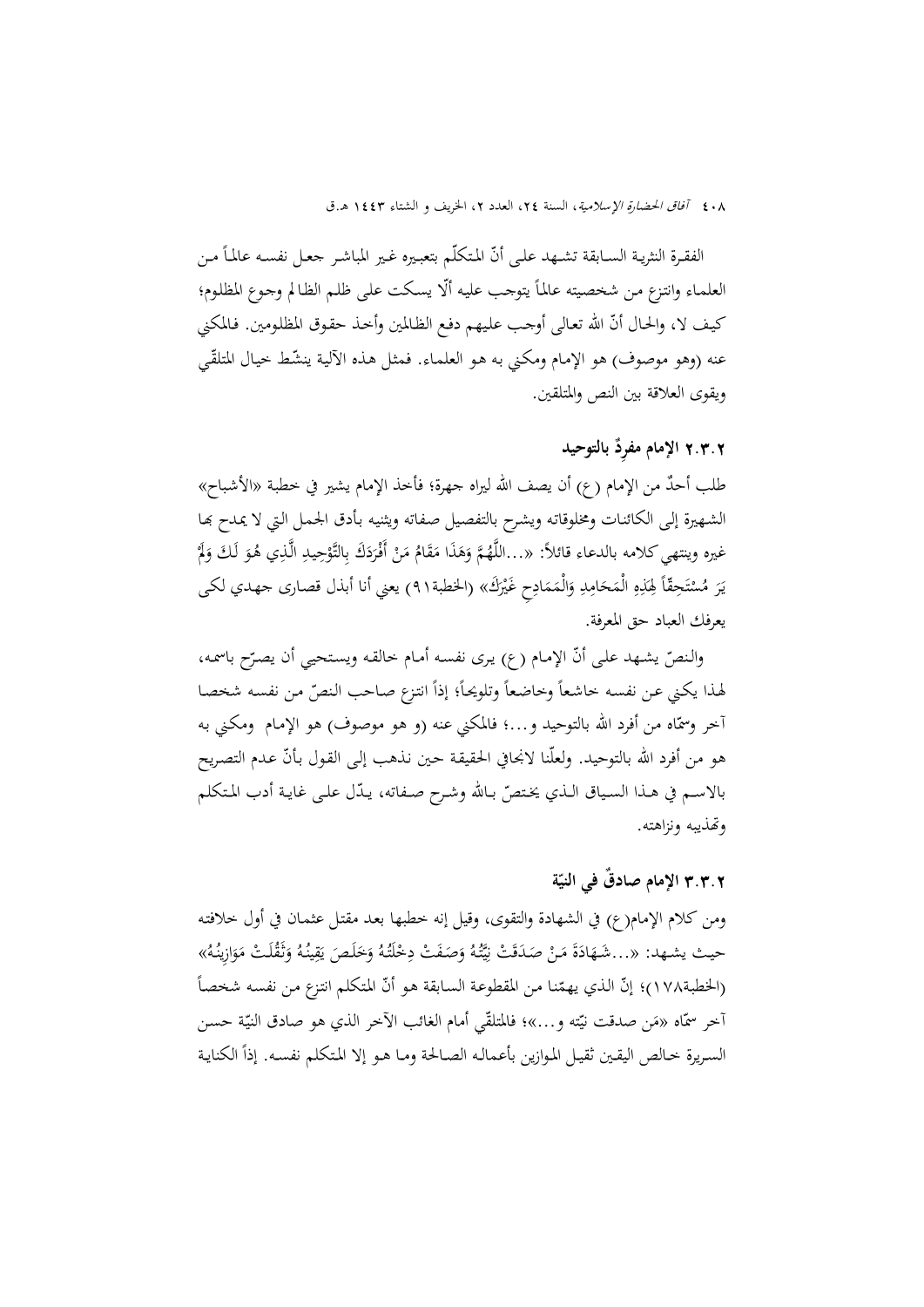سنحت الفرصة لصاحب النصّ أن يعدل عن التصريح إلى موصوف مكني عنه.فتقديم النفس حصل عن طريق الأسلوب الکنائي بما فيه من الطرافة والظرافة.

## **ّبي**  4**.**3**.**2 **الإمام ٌّ وصي للن**

نأسيساً على دراسة نصوص نُحج البلاغـة يمكـن القـول: ولـو أنّ الإمـام وصِـيَ الآخرين مـراراً<br>. وتكـراراً في كتابــه المــذكور واســتفاد في نصوصــه كلمــات أُوصِــيكُمْ، أُوصِــيكُمَا، أُوصِــيكَ،<br>َ <sup> $\mathfrak{c}$ </sup> أَوْصَيْتُهُمْ، الوصية، وصيّتي و… غير أنّه لايسمى نفسه «وصيّاً» إلا مرّة واحدة فقط حيث<br>. ْ ت .<br>:  $\overline{a}$ نقرأ منه «فَيَا عَجَباً وَمَا لِيَ لَا أَعْجَبُ مِنْ خَطَإٍ هَذِهِ الْفِرَقِ عَلَى اخْتِلَافِ مُحَجَهَا فِي دِينِهَا<br>. َ **ٍ** َ ِ لَا يَقْتَصُّونَ أَثَرَ نَبِيٍّ وَ لَا يَقْتَدُونَ بِعَمَلِ وَصِيٍّ» (الخطبة ٨٨) فالنصّ يشهد على أنّ المتكلم با<br>∶ نا<br>أ َ أن الوصـي المـذکور في الکـلام هـو غـير ّ ّ ّ حيـث يظـن کنـی عـن نفسـه في هـذا السـياق بالوصـي المتكلم؛ والحال هو نفسه؛ إذاًكلمة الوصي تدعو الموصوف الإمام علي (ع) وصاحب النصّ قدّم نفسه إلى الآخرين بمذا التعبير الكنائي.

### **الإمام لمين ٌ صاحب** 5**.**3**.**2 **للمس**

البحث والتمحيص في نصوص نمج البلاغة يدفعنا إلى الاعتقاد بأن الإمام علي (ع) صرّح نلاث مرّات بأنّه صاحب للآخرين المسلمين حيث نرى استعماله في الجملات الآتيه: «...<br>. مَا لِي وَ لِقُرَيْشٍ وَ اللَّهِ لَقَدْ قَاتَلْتُهُمْ كَافِرِينَ وَ لَأُقَاتِلَنَّهُمْ مَفْتُونِينَ وَ إِنِّي لَصَاحِبُهُمْ بِالْأَمْسِ كَمَا<br>. ي َ ِ<br>یا نَا ِ  $\overline{\phantom{a}}$ أَنَا صَاحِبُهُمُ الْيَوْمَ» (الخطبة ٣٣) و«... أَنَا بِالْأَمْسِ صَاحِبُكُمْ وَأَنَا الْيَوْمَ عِبْرَةٌ لَكُمْ وَغَداً<br>. <u>ٔ</u> ْ <sup>أ</sup> مُفَارِقُكُمْ غَفَرَ اللَّهُ لِي وَلَكُمْ...» (الخطبة ١٤٩) و«...أَنَا بِالْأَمْسِ صَاحِبُكُمْ وَ الْيَوْمَ عِبْرَةٌ<br>. <u>ٔ</u> <sup>أ</sup> ً ... َ لَ ُكم ْ و َغدا ُ ُكم َ ِارق ف م » (الرسالة <sup>23</sup>). ُ

لكنّه كنى بمذا التعبير عن نفسه وشخصيته في كلام أخر حيث نراه قـائلاً: «…أَيُّهَا الْقَوْمُ<br>. ْ الشَّاهِدَةُ أَبْدَانُهُمْ الْغَائِبَةُ عَنْهُمْ عُقُوطُمْ الْمُخْتَلِفَةُ أَهْوَاؤُهُمْ الْمُبْتَلَى بِهِمْ أُمَرَاؤُهُمْ صَاحِبُكُمْ يُطِيعُ  $\ddot{\cdot}$ ب ِ<br>ئە ن َ ِ **ب** ت ْ ب و<br>يو َ اللَّهَ وَأَنْتُمْ تَعْصُونَهُ وَصَاحِبُ أَهْلِ الشَّامِ يَعْصِي اللَّهَ وَهُمْ يُطِيعُونَهُ...» (الخطبة ٩٧) والنصّ َ ْ يا<br>. يشهد علـى أنّ المتكلّم رجّح التعبير غير المباشر علـى المباشر؛ والمقصود بالصـاحب ليس إلا الإمام نفسه؛ فجاء هذا التعبير كناية عن المتكلم عينه دون أن يصرّح ويقول أنا صاحبكم أو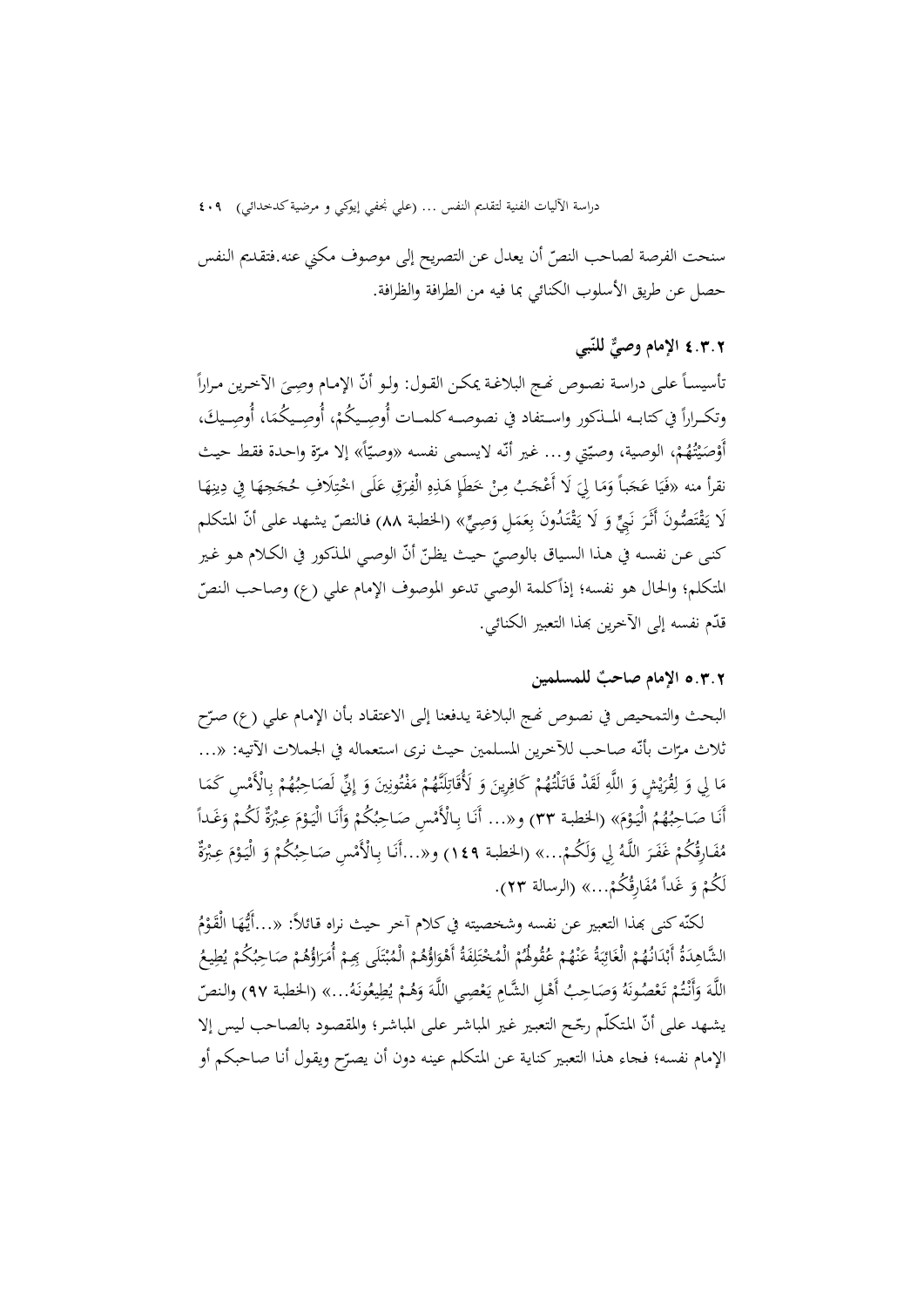أنـا أطيـع الله. والعـدول عـن أسـلوب التصـريح إلـى مـا فيـه قـدر مـن الإبحـام يجعـل الـنصّ أكثـر حيوية ويعطيه تنوّعاً.

4**.**2 **تقديم الشخصية بآلية الکنية** 

الکنية اصـطلاحا هـي المرکـب الإضـافي مـن أنـواع العلـم (الإسـم، اللقـب، الکنيـة) الـذي تصـدره ألفــــاظ «الأب، الأم، الإبــــن، البنــــت، الأخ، الأخـــــت، العــــم، العمــــة، الخــــال والخالـــــة» (يعقوب، ١٣٨٣: ٤٦٤-٤٦٤) والهدف من الكنية عادة هو تعظيم لمكانة الشخص وقيمته وإجلاله والزيادة من احترامه وعلامة من علامات المدح والشرف.

فالتقصي في نصوص نحج البلاغة يدفعنا إلى الاعتقاد بأنّ الإمام وظّف في عملية نقل المفهوم المعني الأشكال المتعددة من الكنية حسب مـا يقتضيه السياق محـاولاً أن يقـدم نفسـه إلـى الآخـرين بحـذا القســم مــن العلــم. فــالفقرات الآتيــة تتحـدث عــن هــذا الشـكل مــن تقديم النفس.

## **أب** 1**.**4**.**2 **للحسن الإمام ٌ**

حينمـا سمـع الإمـام (ع) أنّ معاويـة دعـاه إلـى الحرب كتـب إليـه قـائلاً: «... قَـدْ دَعَـوْتَ إِلَى إ الحُرْبِ فَدَعِ النَّاسَ حَانِباً وَ اخْرُجْ إِلَيَّ وَ أَعْفِ الْفَرِيقَيْنِ مِنَ الْقِتَالِ لِتَعْلَمَ أَيُّنَا الْمَرِينُ عَلَى قَلْبِهِ وَ<br>مُسْتَمَّسِ الْمَرْسَلِينُ عَلَى قَلْبِهِ وَ .<br>.<br>. ٍٍٍٍٍٍٍٍٍٍٍٍٍٍٍٍٍٍٍٍٍٍٍ **ٔ** ت ِ ْ ت ن َّـى َط غ َـى ُ ْم ل ه َ ال َ <sup>ع</sup> ِ ـر َ ب ـا َص َ أَب ٍ ـن ُ <sup>ف</sup> ـو َأَن َس ُ ح ِـل َ ق ِّ ـدَك َات َ ج يـك و َ ِ َ أَخ ـك و َ ِ ً َال ـدخا َ خ َش ْ م َـو ـدٍر يـ ْ َ َ ب ـك و َ ِ َذل  $\ddot{\epsilon}$ ْ السَّيْفُ مَعِي وَ بِذَلِكَ الْقَلْبِ أَلْقَى عَدُوِّي مَا اسْتَبْدَلْتُ دِيناً وَ لَا اسْتَحْدَثْتُ نَبِيّاً ...» ٍ<br>ٍ  $\overline{\phantom{a}}$ ِ ب Ï ب (الرسالة. ١) تأسيساً على ما جاء في الفقرة السابقة نرى أنّ الإمام قدمّ نفسه عن طريق علم الکنية (أبو حسن) إلى معاوية الذي ران على قلبه الذنب وقسته کثرة اقترافه فلا يبصر طريق النجاة، حيث يبدو أنه كان عامداً وواعياً في استعمال هذا التعبير الإيحائي كيف لا، فإنه أراد أن يقول رمزياً: كانت ولاتزال الحرب والنضال بين الحق والباطل باقية؛ وعـداوة معاويـة مـع أهـل البيت ستستمرّ فيما بعد خاصة مع الحسن (ع). فتوظيف الكنية هذه ينـمّ عـن استمرار النزاع بين الحق والباطل.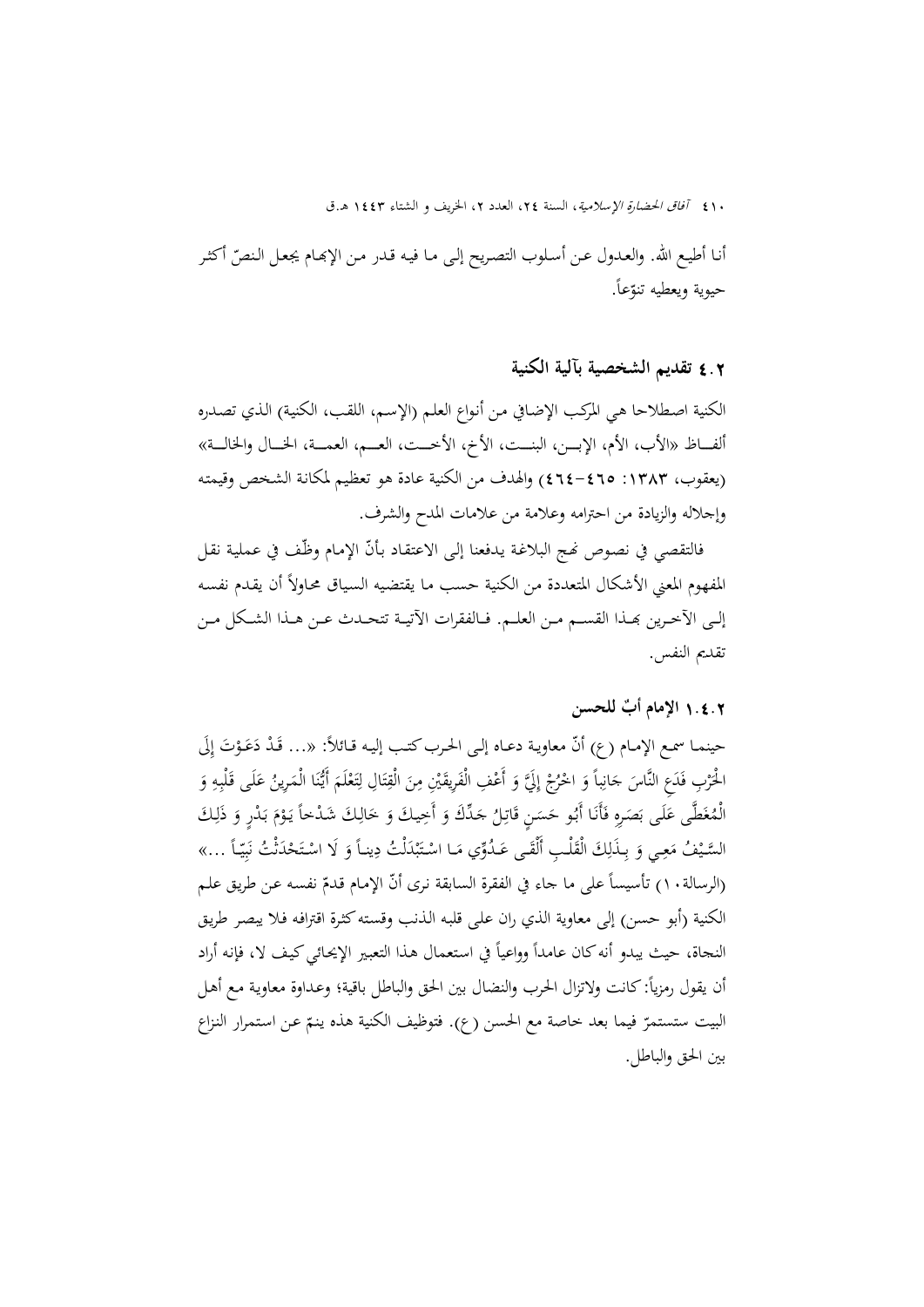### **الإمام ابن ٌ** 2**.**4**.**2 **لأبي طالب**

الدراسة تدعونا إلى الاعتقاد بأنّ الإمام (ع) حينما يريد أن يقوم بتجسيد خوف أصحابه من الحرب والنضال من ناحية، وشجاعته واشتياقه إلی الحرب وعدم اهتمامه إلی المـوت مـن ناحيـة أخرى، فقد يقدّم نفسه في هـذا السياق بعبارة تحفيزية «ابن أبي طالب» حيث وظّفه في أربع حطب قائلاً: «وَاللَّهِ لَابْنُ أَبِي طَالِبٍ آنَسُ بِالْمَوْتِ مِنَ الطِّفْلِ بِثَدْيِ أُمِّهِ» (الخطبة ٥)، «...<br>-،<br>' ِث ِ وَايُّمُ اللَّهِ إِنِّي لَأَظُنُّ بِكُمْ أَنْ لَوْ حَمِسَ الْوَغَى وَ اسْتَحَرَّ الْمَوْتُ قَدِ انْفَرَجْتُمْ عَنِ ابْنِ أَبِي طَالِبٍ<br>. َ ْ و<br>ت ْ  $\zeta$ انْفِرَاجَ الرَّأْسِ...» (الخطبه ٣٤)، «...وَ اللَّهِ لَكَأَنِّي بِكُمْ فِيمَا إِخَالُكُمْ أَنْ لَوْ حَمِسَ الْوَغَى َ  $\ddot{\cdot}$ ِــي َ َحم اب و ُ َ الضــر ِ ِّ َــد ْ ق ُم َج َــر ِ ٍ ــب اب أَِبي ْ <sup>ع</sup> ِ ــن َ انـ ِ ــن ْف َال َ ط َاج ِــر ْف ِ ان أَة َــر ْم ْ ال َ ع ــا... َــن ِه ل ُ قـ » (الخطبــة 97) ُب ت ْ ر<br>. ِ و« ي الَّذ ُ ...<sup>و</sup> ْس ِ ٍب اب أَِبي ْ نـ ِن َف َال ِ ط ه َد ْ ُف ب َلأَل ة ْ ِف َضر السي َّ َ ُن ب ْو َّ أَه َـي ل ْ ع ِـن ٍ م َـة َـى ِيت َ <sup>ع</sup> ِ اش َ <sup>م</sup> <sup>ل</sup> ِـر ْف ال َ ِ ي ؚۣ  $\ddot{a}$ با<br>أ ب ر<br>. َِ فِي غَيْرِ طَاعَةِ اللَّهِ» (الخطبة ١٢٣)  $\ddot{a}$ 

لعلّنـا بالاستناد إلى الفقـرات السـابقة لانجـافي الحقيقـة حـين نـذهب إلـی القـول بـأنّ الإمـام أراد أن يلقي بأنّ نحاية الإنسان هي الموت؛ فإنّه ابن لأبي طالب المرحوم، فكما أنّ اباه مات، فالموت يرصده فلا دليل للخوف منه وهو القائل «إِنَّ الْمَوْتَ طَالِبٌ حَثِيثٌ لَا يَفُوتُهُ الْمُقِيمُ<br>. ث بہ<br>ا وَلَا يُعْجِزُهُ الْهَارِبُ إِنَّ أَكْرَمَ الْمَوْتِ الْقَتْلُ» (الخطبة ١٢٣) لذلك حير له ولأصحابه أن يموتوا َ َ ،<br>' في الجهاد وفي ساحة النضال مع أعداء االله ولا في فراشهم.

## **الإمام ابن ٌ** 3**.**4**.**2 **للخال**

الإمـام(ع) أرسـل ابـن عبـاس إلـی زبـير قبـل نشـوب حـرب الصـفين لينصـحه ويرغبـه عـن المعرکـة والقتـال، ويطالبـه أن يقـول هكـذا: «فَقُـلْ لَـهُ يَقُـولُ لَـكَ ابْـنُ خَالِكَ عَرَفْتَنِي بِالْحِجَازِ وَأَنْكَرْتَنِي ِيا<br>ا .<br>أ َ ت ر<br>أ َ بِالْعِرَاقِ»(الخطبة٢١) وإن كـان الإمـام (ع) أميرا وحاكمـا ولكنـه قدّم نفسـه كــ «ابـن الخـال» َ لکـي يثـير عواطـف زبـير حتـی يـؤثر الکـلام في قلبـه؛ لأن التـأثير العـاطفي لهـذا اللفـظ أکثـر مـن لقــب أميرالمــؤمنينکمــا يقــول الشــارح: «التعبــير بــابن الخــال للاســتمالة والملاطفــة والاذکــار بالنسب والرحم» (الهاشمي الخوئي، ١٣٢٤: ٤٤/٤) ولايفوتنا القول بأنّ هذا التعبير استفاد مرّة واحدة في نُحج البلاغة.<br>.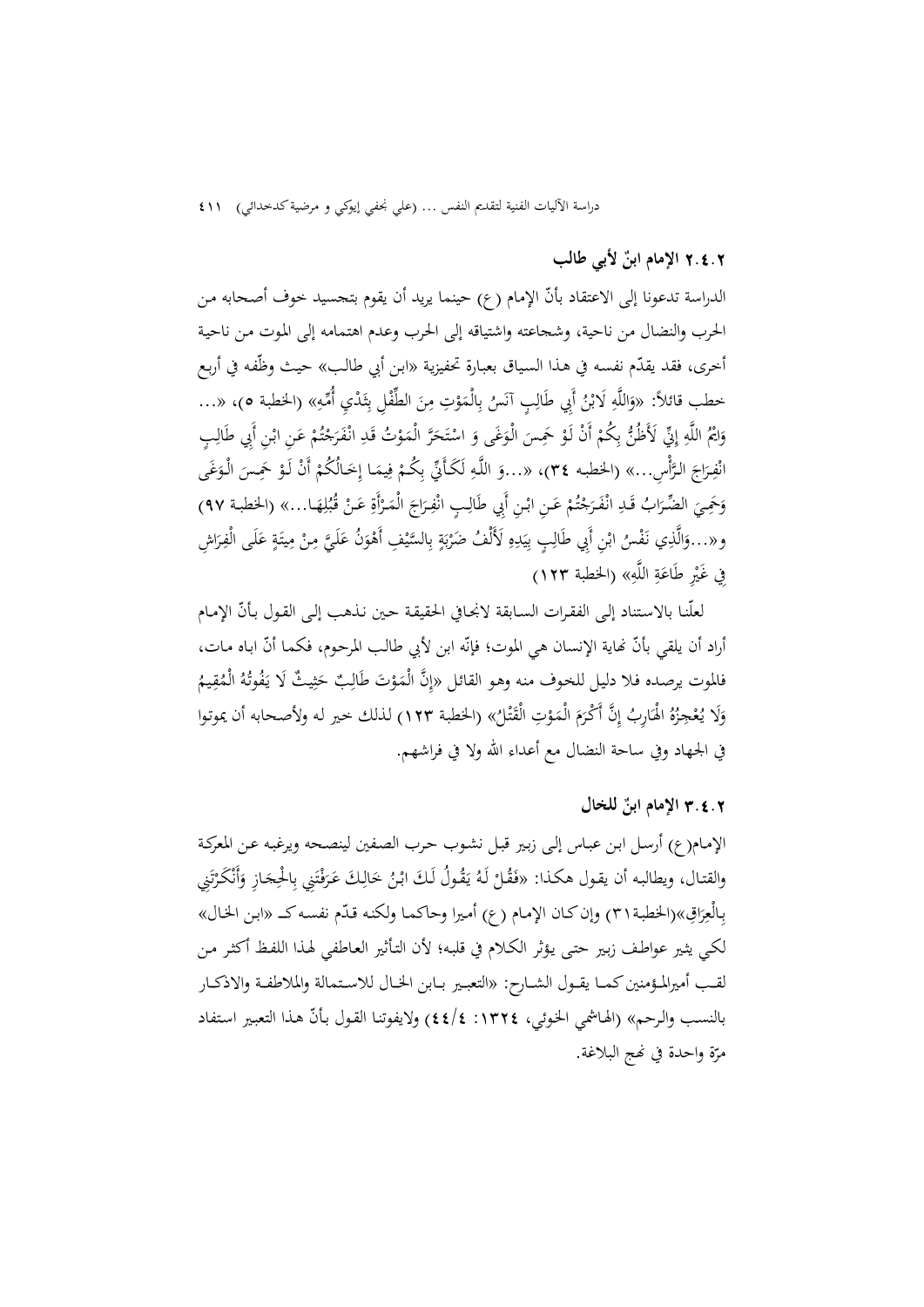# <sup>4</sup>**.**4**.**<sup>2</sup> **ّ الإمام ابن ٌ للعم**

ومن كـلام الإمـام علـي (ع) في تعلـيم الحـرب والمقاتلـة والمشـهور أنـه قالـه لأصـحابه ليلـة الهريـر أو أُول اللقاء بصفين: «...واعْلَمُوا أَنَّكُمْ بِعَيْنِ اللَّهِ وَمَعَ ابْنِ عَمِّ رَسُولِ اللَّهِ فَعَاوِدُوا الْكَرَّ وَاسْتَحْيُوا<br>مُصْلِفَةٍ مَسْلَمَتِينَ: «...واعْلَمُوا أَنَّكُمْ بِعَيْنِ اللَّهِ وَمَعَ ابْنِ عَمِّ رَس ا<br>ا َ ي ْ **ـ** َ مِنَ الْفَرِّ فَإِنَّهُ عَازٌ فِي الْأَعْقَابِ وَ نَازٌ يَوْمَ الْحِسَابِ...»(الخطبة ٦٦) يعني عليكم أن تثبّتوا في ني<br>! <u>ٔ</u> المواجهـة مـع العـدو ولا تخـافوا ولا تفـرّوا مـن المعركـة؛ لأنكـم أمـام ربكـم وهـو يـرى تصـرفاتكم (أعمالکم) ويسمعکلامکم ويعلم نياتکم وأنا أيضا معکم ويرشدکم إلی السعادة والنجاح.

ويجدر بالذكر أنّ أمير المؤمنين(ع) يستخدم كنية (ابن عـمّ) في الحـديث مـع جيشه لكـي يشرح لهم فضيلته وشأنه ونسبه ويذكرّهم بأن طاعته كطاعة النبيّ (ص) كما قال رسول الله:<br>. «يــا علــي! أمــرك أمــري، طاعتــك طــاعتي» (قنــدوزي، :1422 146-147)؛ فهــو قائــد في الحرب وليكن أمره مطاعاً كماكانت الحال بالنسبة إلى رسول الله. لذلك جاء تعبير «ابن عـمّ<br>. رسول الله» متجاوباً مع للغرض الذي يرمي إليه المتكلم وله دور إيحائي يخدم المفهوم المعنيّ.<br>-

### **.**3 **النتائج**

١– تأسيساً على كلّ ما سبق يمكن الاستنتاج بأنّ الإمام علي (ع) وإن استفاد في عملية<br>. نقديم النفس إلى الآخرين من الضمير والعلم الصريح، إلّا أنّه ما اكتفى بمما، بل وظّف في الكثير الأكثر عـددأ مـن آليـات تتراوح بين التشبيه والاستعارة والكنايـة والكنيـة يمكـن اعتبارها من أهمّ مرتكزات التقديم من حانب الإمام في نُحج البلاغة، وعن طريق توظيف<br>-هذه الإستراتجيات نوّع في أسلوبه البياني وزاد على حيويّة النصّ وأدبيته وأبعده عن الإكثار من توظيف الآلية الخاصة.

٢ – والدراسـة تـدفعنا إلـى الاسـتنتاج بـأنّ أنمـاط الآليـات الموظفـة في عمليـة التقـديم تختلـف باختلاف المقام والمخاطب والموضوع، لذلك يصبح من المقبول، بل ربّما من المسلّم به أنّ صـاحب الـنصّ قـد تفنّن في استعمال الأليـات، لا للزخرفـة اللفظيّـة فحسـب، بـل ليهـب أسلوبه الفن الخالد وليتمتّع بالظرافة اللغوية المتميّزه؛ فالاستفادة من الإستراتجيات البيانية سنحت للمتكلّم أن تنشّط خيال المتلقّي وتقوى العلاقة بين النص والمتلقين وأن يتنوّع في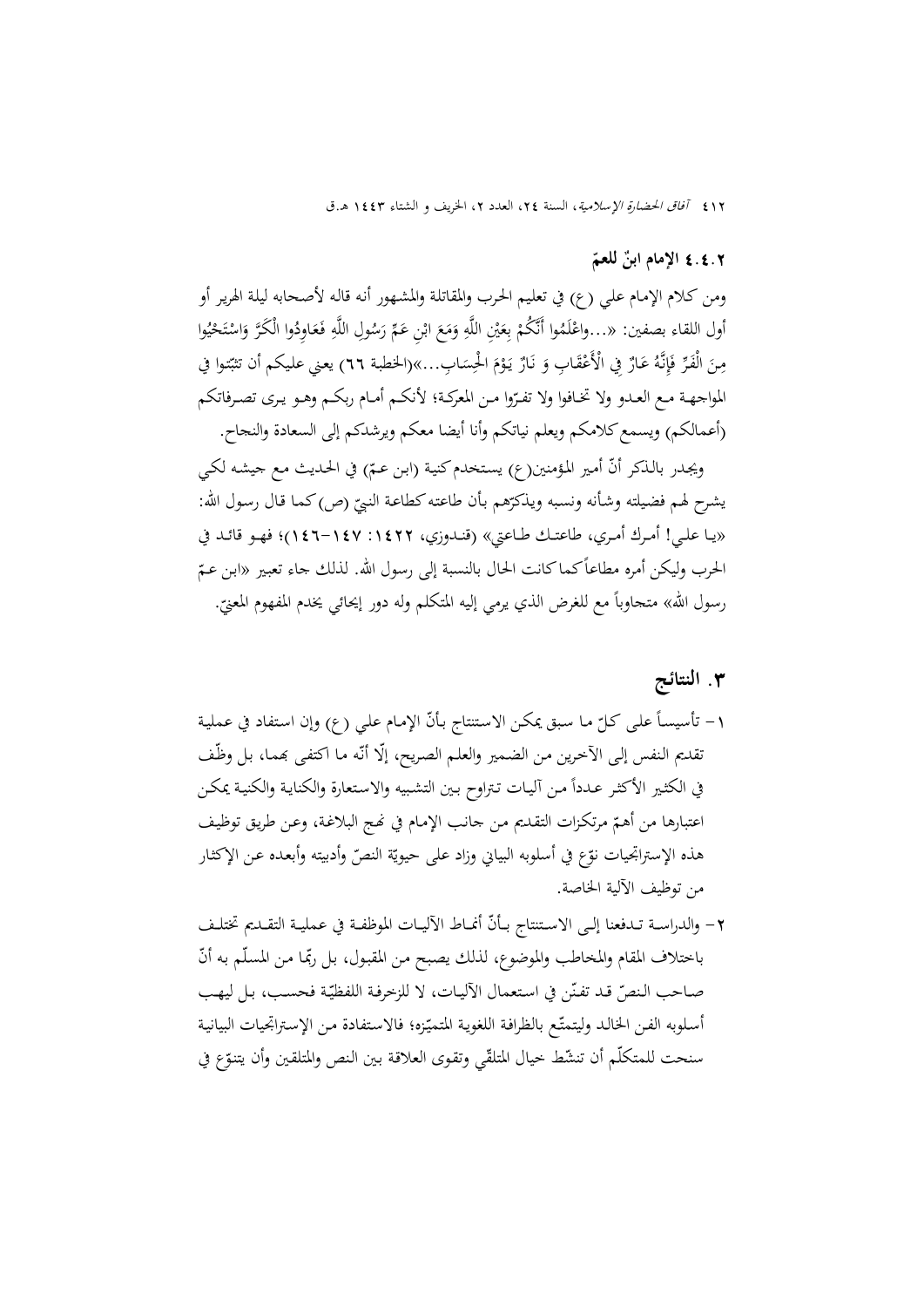أسلوب الرسالة التي أراد إيصالها إلـی القـاریء ويـزداد علـی الطاقـة التعبيريـة في بيـان المقصـود خاصـة في تجسـيد المفـاهيم العقليـة الانتزاعيـة؛ فالاسـتفادة مـن الآليـات المدروسـة في نحـج البلاغة انتهت إلی تقريب المعاني إلی إدراك المتلقّي وزادت علی وضوحها وتقريرها.

- ٣– إنّ القراءة الفاحصة والوقوف المتأتيّ عند ما جاء بين دقّتي نمج البلاغة من نصوصٍ، أتاحت لنا أنّ الإمام في عملية التقديم يميل إلى التعبير غير المباشر حيث لا نحيد عن جادّة الصواب<br>-إذا قلنا: إنّ توظيف التعبير غير المباشر من الأسلوب المرجّح والمفضّل عند الإمام (ع).
- -4 فمـن دراسـة الصـفات والشخصـيات الموظفـة مـن جانـب الإمـام (ع) لنفسـه في Ĕـج البلاغـة يمکـن القـول بأنّه (ع) يرغـب في عـمليـة تقـديم الـنفس في الکثـير الأکثـر إلـی تجسـيد المفـاهيـم العقليـة والانتزاعيـة؛ وهــذا الاتجــاه حعـل «التشـبيه» بنوعيـه التشـبيه البسـيط والتشـبيه المتطـوّر (الاستعارة) آلية محورية مؤثّرة على نفسية القارىء في تقديم النفس ولها فاعلية خاصة في تقبّل المعنى المقصود وتقريره عنـد المتلقّـي؛ فبواسطة هـذه الألية جـاء الإمـام قطبـاً، لحّامـاً، سـراجاً، قارباً، ضوءاً، ذراعاً، مصباحاً، ناصحاً مطروداً، طبيباً، نازعاً، شجرة صلبة، ماءاً وثمرة.

## **المصادر والمراجع**

للنشر لونجمان.

### **الکتب**

القرآن الکريم. ابن أبي الحديد (۱۳۸۵ش). **شرح نهج البلاغة**، تحقيق: محمـد أبـو الفضـل ابـراهيم؛ ط،۲ د.ب: دار إحيـاء التراث العربي. التفتازاني، سعد الدين (1416ق). **مختصر المعاني،** ط،2 قم: دار الفکر. جرجاني، عبدالقاهر (1992م). **دلائل الإعجاز،** القرأة والتحقيق: محمود محمد شاکر، ط،3 دار المدني ّبجدة. دخيل، علي محمد علي (2003م). **نهج البلاغة**، ط،1 بيروت: دار المرتضی عبـــدالمطلب، محمـــد (1997م). **البلاغـــة العربيـــة قـــراءة أخـــری،** ط،1 القـــاهره: الشـــرکة المصـــرية العالميـــة

عصفور، جابر احمد (1984م). **الصورة الفنية في التراث النقـدي والبلاغـي**، (د.ط)، القـاهره: دار الثقافـة للطباعة والنشر.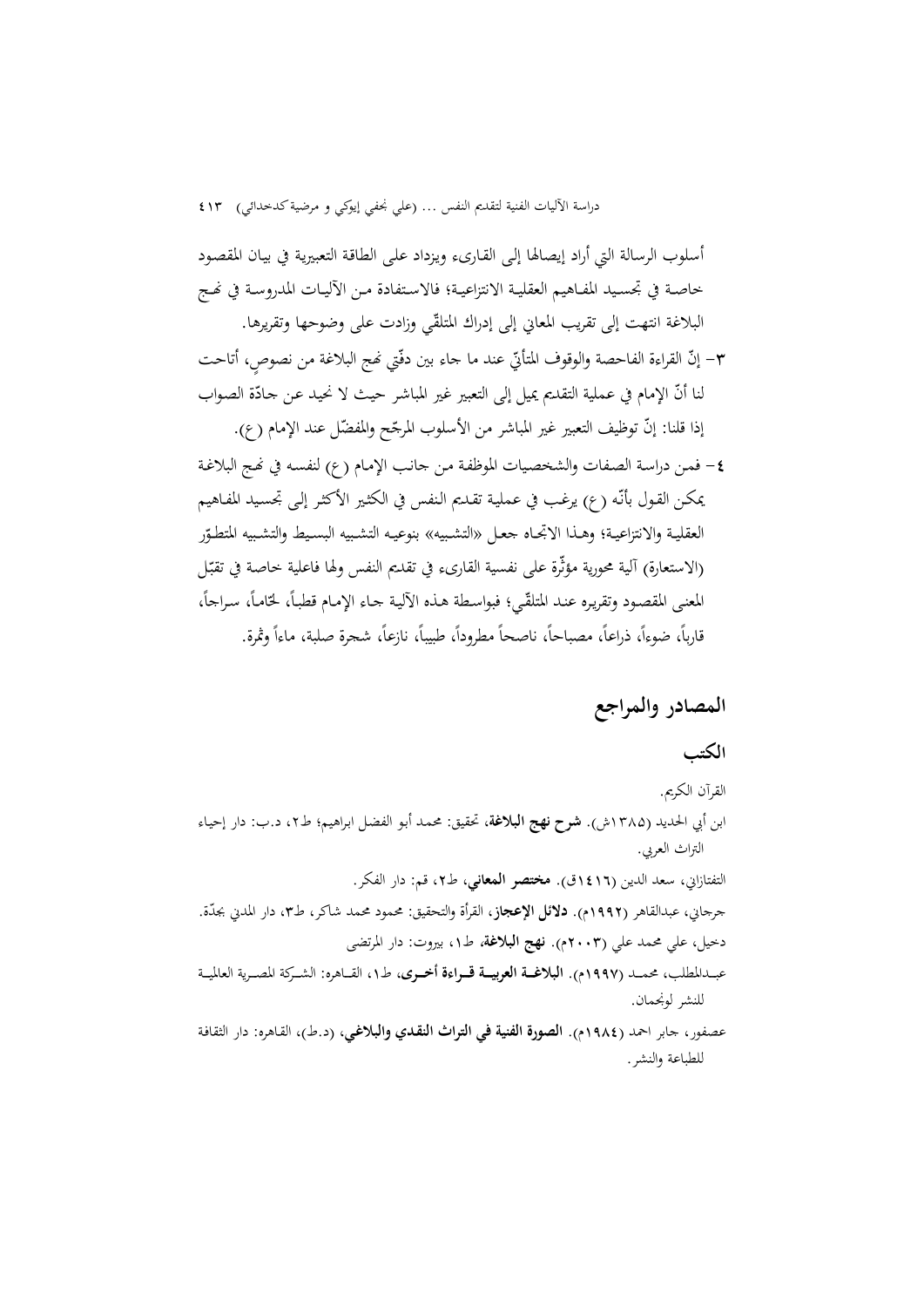القــزويني، الخطيــب (2009م). **الإيضــاح فــي علــوم البلاغــة،** التحقيــق: محمــد عبــدالقادر الفاضــلي، ط،1 بيروت: المکتبة العصرية.

قنـدوزي، سـليمان بـن ابـراهيم (1422ق). **ينـابيع المـودة لـذوي القربـی**، تحقيـق: علـي بـن جمـال أشـرف، (د.ط)، قم: منظمة الاوقاف والشؤون الخيرية، دارالأسوة للطباعة والنشر.

مکارم شيرازي، ناصر (۱۳۸۳ش). **پيام امام اميرالمؤمنين(ع)**، (د.ط)، ēران، دار الکتب الإسلامية. الهاشمي، أحمد (1386ش). **جواهر البلاغة في المعاني والبيان والبديع،** ط،1 قم: دار الفکر. الهـاشمي الخـوئی، حبيـب االله بـن محمدهاشـم (1324ش). **منهـاج البراعـة فـي شـرح نهـجالبلاغـة**، تصـحيح: ابراهيم الميانجی، (د.ط)، ēران: مکتبة الBسلامية.

يعقوب، إميل بديع (1383ش). **موسوعة النحو والصرف والإعراب**، ط،1 ēران: الاستقلال.

#### **المقالات**

افضـلي، زهـرا (1392ش). «امـام علـی(ع) و Ĕـج البلاغـه از نگـاه ريمـون قسـيس شـاعر مسـيحی معاصـر لبنانی»، **پژوهشنامه نهج البلاغه،** شماره ،3 (صص 100-85) تاجريــــــان، عليرضــــــا (بــــــی تــــــا). «ســــــيمای امــــــام علــــــی (ع) در آينــــــه Ĕــــــج البلاغــــــه»، rasekhoon.net/article/show/141880 جبرييلــــي، محمــــد صــــفر (1379ش). «جلــــوههــــايی از شخصــــيت امــــام علــــی (ع) در Ĕجالبلاغه»، **مجله پاسدار،** شماره ،226 (صص 21-12) کريمي رکنآبـادي، اصـغر، علـي حسـين زاده، ياسـر رضـاپور ميرصـالح (1399ش). «شـناخت شخصـيت امام علی (ع) بر مبنای خودپنداره ايشان در Ĕج البلاغه» **پژوهشـنامه علـوی،** سـال يـازدهم، شماره دوم، (صص -109 133) کمــالي، زهــرا و زيبــا طــاهری (1398ش). ويژگــیهــای فــردی امــام علــی(ع) در Ĕــج البلاغــه»، **کنگــره بازخوانی ابعاد شخصيتی امير المومنين علی عليه السلام،** (صص 14-1)

### **References**

#### **books**

Holy Quran

Ibn Abi al-Hadid (1385 A.D.). Explanation of Nahj al-Balagha, Edited by: Muhammad Abu al-Fadl Ibrahim; 2nd floor, d.b: House of Revival of Arab Heritage. [In Arabic]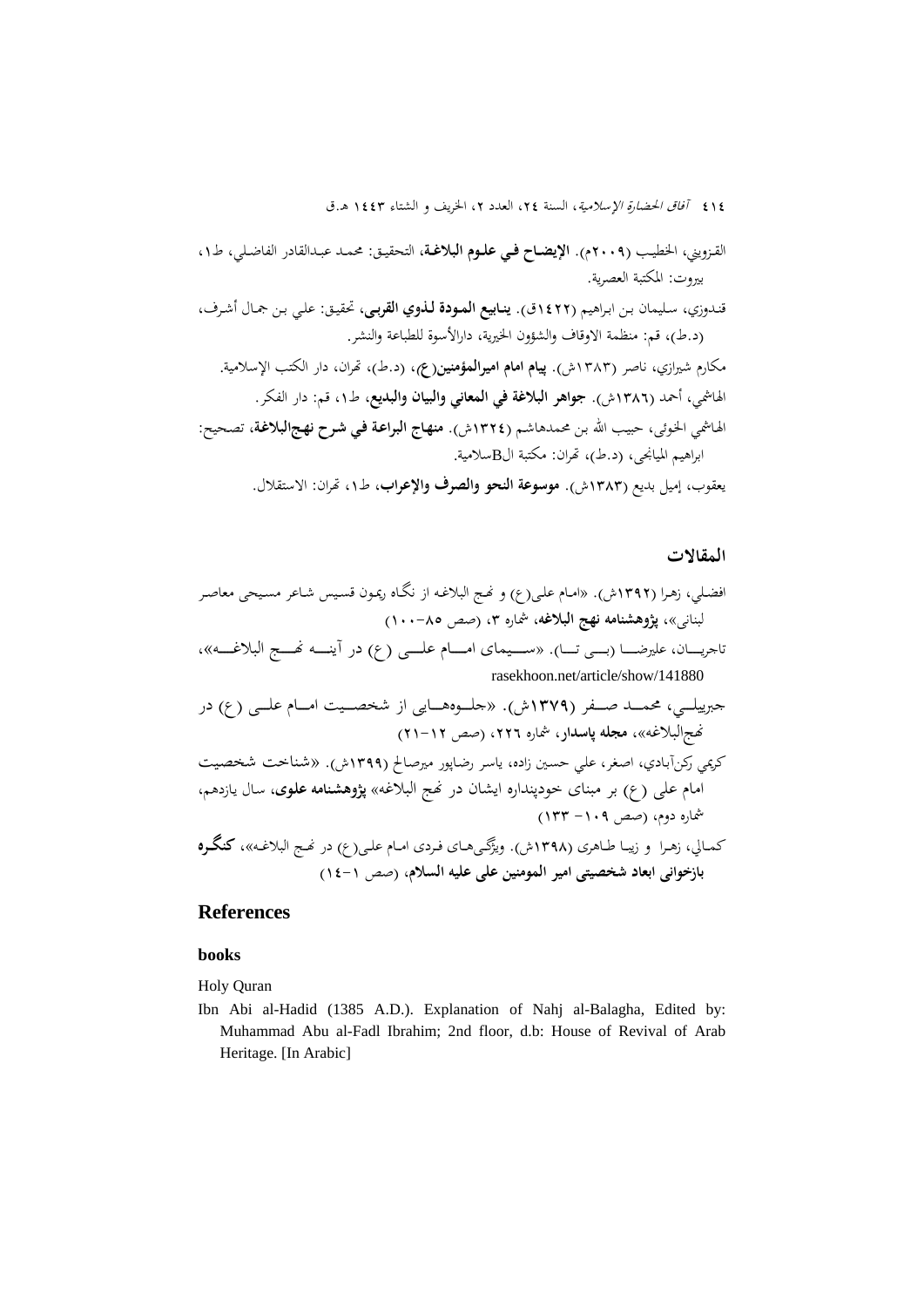- دراسة الآليات الفنية لتقديم النفس ... (علي نجفي إيوکي و مرضيةکدخدائي) 415
- Al-Taftazani, S.D. (1416 BC). Mukhtasar Al-Maani, 2nd Edition, Qom: Dar Al-Fikr. [In Arabic]
- Jurjani, A. Q. (1992 AD). Evidence of Miracles, Reading and Investigation: Mahmoud Muhammad Shaker, 3rd Edition, Dar Al-Madani, Jeddah. [In Arabic]
- Dokhayyal, A. M. A. (2003 AD). Nahj al-Balagha, 1st Edition, Beirut: Dar al-Murtada. [In Arabic]
- Abdul Muttalib, M. (1997 AD). Arabic Rhetoric Anothr Reading, 1st Edition, Cairo: The Egyptian International Publishing Company – Longman. [In Arabic]
- Asfour, J. A. (1984 AD). The artistic image in the critical and rhetorical heritage, (d. i), Cairo: House of Culture for Printing and Publishing. [In Arabic]
- Al-Qazwini, Kh. (2009). Clarification in the sciences of rhetoric, investigation: Muhammad Abdul-Qadir Al-Fadli, 1st edition, Beirut: Al-Masaba Al-Asriyyah. [In Arabic]
- Kunduzy, S. I. (1422 BC). Springs of affection for people of kinship, investigation by: Ali bin Jamal Ashraf, (D.T), Qom: Endowments and Charitable Affairs Organization, Dar Al-Aswa for Printing and Publishing. [In Arabic]
- Makarim Shirazi, N. (1383 st). Payam Imam Amir al-Mu'minin (peace be upon him), Tehran, Dar al-Kutub al-Islamiyyah. [In Persian]
- Al-Hashimi, A. (1386 st). Jawahir al-Balaghah fi al-Ma'ani, al-Bayan and al-Badi', 1st edition, Qom: Dar al-Fikr. [In Arabic]
- Al-Hashimi Al-Khoei, H. M. H. (1324 A.D.). Minhaj Al-Aqqarah fi Sharh Nahj-al-Balaghah, Edited by: Ibrahim Al-Mianji, (Dr. I), Tehran: Islamic Library. [In Arabic]
- Yacoub, E. B. (1383 st). Encyclopedia of Grammar, Syntax and Syntax, 1st Edition, Tehran: Al-Istiqlal Publications. [In Arabic]

#### **Articles**

- Afzali, Z. (1392). "Imam Ali (AS) and Nahj al-Balaghah from the perspective of Raymond Qassis, a contemporary Lebanese Christian poet", Nahj al-Balaghah Research Journal, No. 3, (pp. 85-100). [In Persian].
- Tajerian, A. (Bita). "The image of Imam Ali (AS) in the mirror of Nahj al-Balaghah", rasekhoon.net/article/show/141880. [In Persian].
- Gabriel, M. S. (1379). "Manifestations of the personality of Imam Ali (AS) in Nahj al-Balaghah", Pasdar Magazine, No. 226, (pp. 12-21). [In Persian].
- Karimi Roknabadi, A, A. Hosseinzadeh, Y. Rezapour Mirsaleh (1399). "Recognition of the personality of Imam Ali (AS) based on his self-concept in Nahj al-Balaghah" Alavi Research Journal, Year 11, Number 2, (pp. 109-133). [In Persian].
- Kamali, Z., Z. Taheri (1398). Personal characteristics of Imam Ali (AS) in Nahj al-Balaghah. [In Persian].